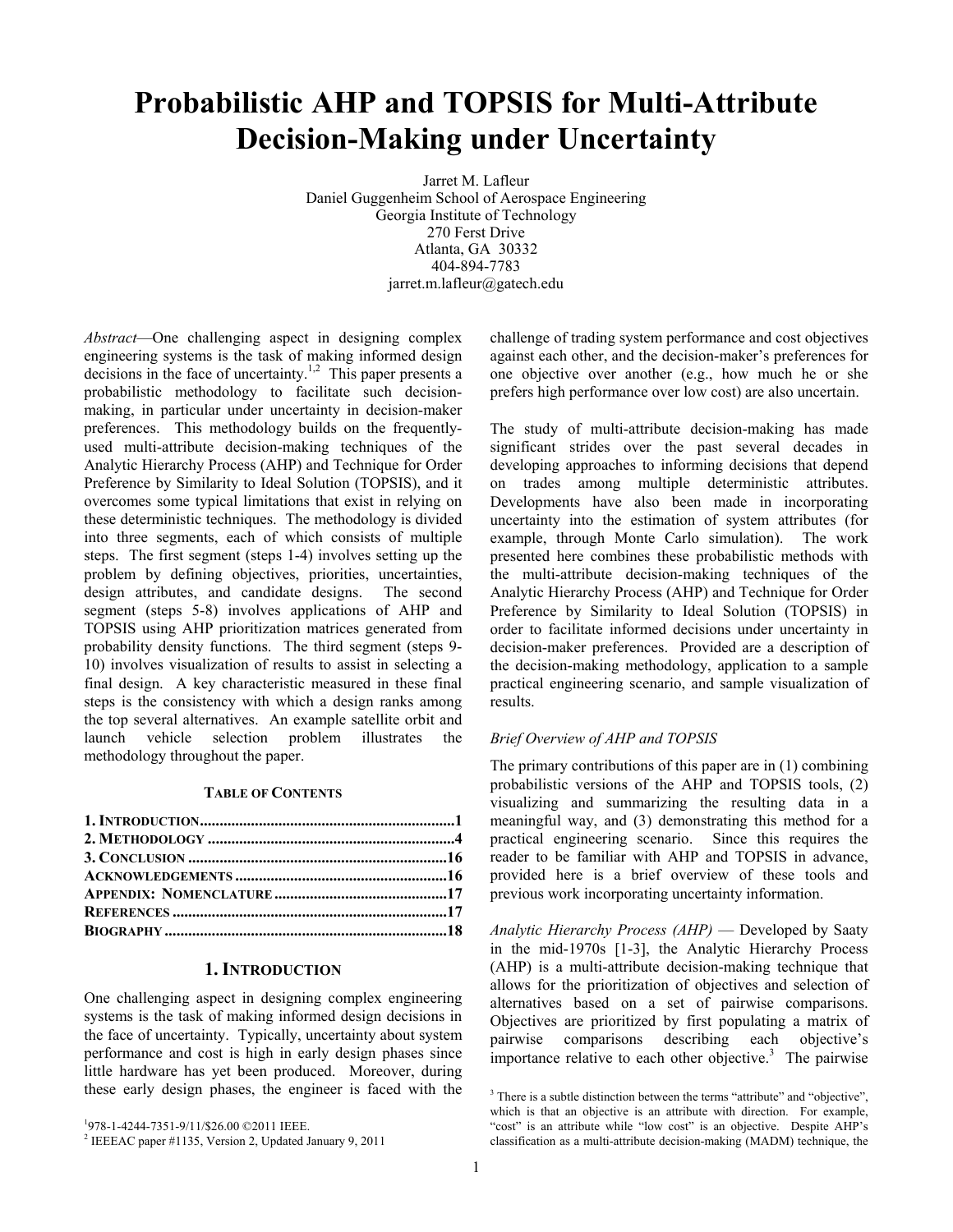

**Figure 1 – Schematic depiction of AHP hierarchy (adapted from [4]).** *Pairwise comparisons are performed among attributes/objectives at the overall goal level and among alternatives/designs at the attribute/objective level.*

comparison matrix consists of elements *aij* and is reciprocal, i.e., such that  $a_{ji} = 1/a_{ij}$ . This matrix is then reduced to a vector of weights describing the relative importance of each objective. If multiple alternative concepts are to be evaluated according to these weights, each concept is compared to each other concept in a pairwise manner in terms of each objective category. Using the objective weights vector, scores from each single-objective concept comparison matrix are then aggregated into a single score vector describing the relative desirability of each concept. From here, the user may either select the highest-scoring concept or distribute resources to all concepts according to the weights [2]. A diagram of the AHP hierarchy is shown in Fig. 1.

Over the past three decades, AHP has become a common tool for decision-making. One advantage is its versatility in that it can be used for both objective prioritization and concept selection. While a number of multi-attribute decision-making techniques address the concept selection procedure assuming that objective weights are known, AHP is distinct in its simple but structured approach for obtaining these weights. The pairwise comparison method is straightforward, and its internal consistency can be

 $\overline{a}$ 

evaluated through methods proposed by Saaty [1-3]. AHP is also flexible in its ability to handle both qualitative and quantitative (ratio-scale) judgement inputs. However, disadvantages exist in that pairwise comparisons become time-consuming as the number of objectives and alternatives increases. $4$  Furthermore, the conventional use of AHP is deterministic, which hinders the user's ability to generate confidence estimates in the final results.

Pertinent to this paper is the history of probabilistic modifications to the original deterministic version of AHP. One of the earliest analyses in this area by Vargas, one of Saaty's colleagues, in 1982 considered the implications of assuming that the  $\frac{1}{2} \cdot (n^2 - n)$  pairwise comparisons in the AHP matrices are independent gamma-distributed random variables [5]. A 1991 study by Zahir suggested beta distributions for each pairwise comparison but introduced a distribution-neutral uncertainty analysis, assuming only an uncertainty *Δaij* in each comparison. The 1991 study developed analytic expressions for priority uncertainties in the case of  $n = 2$  and  $n = 3$  items and suggested that it is possible to have consistency but still have uncertainty within an AHP matrix [6]. Around the same time, Rahman and Shrestha showed that uncertainty could be approximated through the inconsistency of the pairwise comparison matrix  $[7-9]$ <sup>5</sup> and some recent papers have

notion of direction (and therefore objectives) is essential in order for decisions to be made. Confusion can exist because multi-objective decision-making (MODM) is a classification of techniques distinct from MADM, but the distinction does not lie in the use of objectives over attributes. Rather, MADM deals with concept selection from a list of possible solutions while MODM deals with concept design when a list of solutions does not exist. To be clear, this paper deals only with MADM techniques.

<sup>&</sup>lt;sup>4</sup> The number of pairwise comparisons required for an AHP matrix is  $\frac{1}{2}$ .  $(n^2 - n)$ , where *n* is the number of items to be compared. It is the  $n^2$ dependence that drives the unmanageability of the comparisons as *n* becomes large.

<sup>&</sup>lt;sup>5</sup> This clearly conflicts with the finding of Zahir that inconsistency and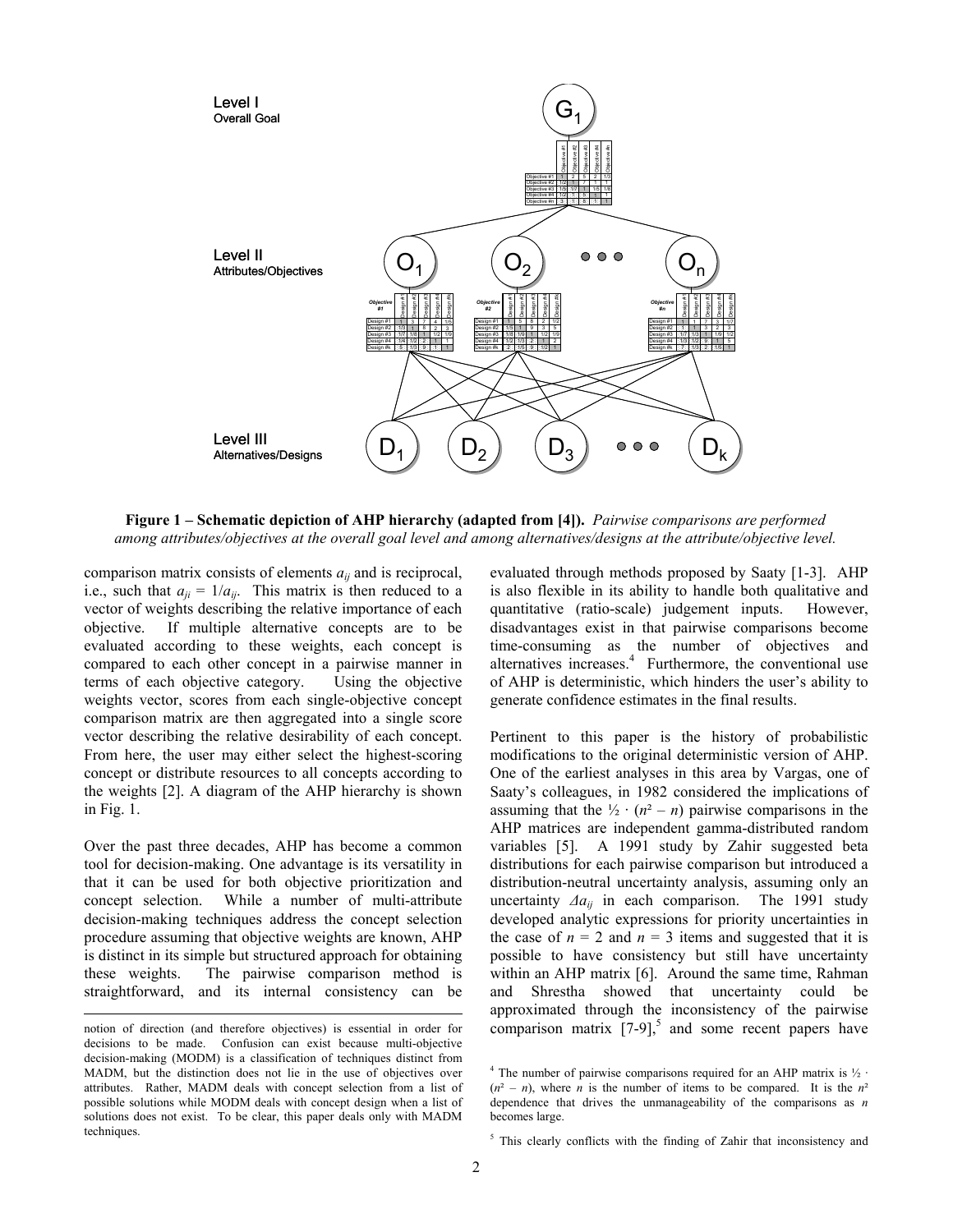developed the idea of estimating uncertainties without explicitly requiring the user to provide additional information [10-11]. The more traditional approach (of which the present work is one) of requiring users to provide information on the uncertainty of the individual pairwise comparisons is employed by studies by Hauser and Tadikamalla, Rosenbloom, and Hihn and Lum [12-14].

*Technique for Order Preference by Similarity to Ideal Solution (TOPSIS)* — The Technique for Order Preference by Similarity to Ideal Solution (TOPSIS) is a multi-attribute decision-making technique developed around 1980 by Yoon and Hwang [15-16] that allows for scoring of alternatives based on their euclidean distances from positive and negative ideal solutions. As Fig. 2 illustrates, the TOPSIS positive ideal design is an imaginary design representing the combination of the best performance attributes of the entire set of designs considered. This design probably does not exist in the actual space of alternatives, but the decisionmaker would prefer to select a solution "as close as possible" [17] to it. Similarly, the negative ideal design is an imaginary design representing the combined worst attributes of the entire set of designs considered. Presumably, the decision-maker would prefer an alternative "as far as possible" from the negative ideal, and the need for consideration of both negative and positive ideal designs becomes clear for scenarios in which a series of designs has identical distances to the positive ideal but varying distances to the negative ideal.

TOPSIS too has found broad use for decision-making applications over the past few decades. Advantages include its fairly intuitive physical meaning based on consideration of distances from ideal solutions (e.g., see Fig. 2), the fact that it reflects the empirical phenomenon of diminishing marginal rates of substitution [15, 18], and its consideration of performance characteristics directly, rather than through pairwise comparisons. The latter makes it particularly useful for scenarios in which dozens, hundreds, or thousands of alternative designs are considered (i.e., where pairwise comparisons become impractical) and for scenarios in which performance metrics can be computed directly rather than rated in a qualitative fashion.

However, TOPSIS still requires the specification of weightings on objectives (e.g., to determine the scaling or "stretching" of the axes in Fig. 2). Thus, a method like AHP is still required in order to determine proper objective weightings.<sup>6</sup> Additionally, like AHP, TOPSIS in its standard form is deterministic and does not consider uncertainty in weightings. Much of the literature on overcoming this limitation focuses on the application of

-



**Figure 2 – Depiction of TOPSIS in two dimensions.**  *Small black circles represent alternatives represented in terms of how they perform with respect to Objectives #1 and #2.*

fuzzy logic [22-25], whereas this paper focuses on the use of longer-established probabilistic techniques.

# *Example Application: Orbit and Launch Vehicle Decision for a Small Reconnaissance Satellite*

Integrated throughout this paper is an example application of this method to the scenario of choosing a launch vehicle and circular orbit for a small, responsive military reconnaissance satellite. In this scenario, a 400 kg satellite is to be launched to monitor activity at an unfriendly missile launch site at 40.85°N latitude, and the decision-maker must choose the orbit in which to place the satellite as well as what launch vehicle to use. The on-board targeted sensor is assumed to have a total field of view angle of 1° and a nadir ground sample distance of 1.0 m at a reference altitude of 400 km. The satellite's ballistic coefficient is assumed to be 110 kg/m², a representative average for satellites [26, 27], and minimal propellant is available for orbit maintenance.

This class of mission and spacecraft is similar in some respects to the 2006 TacSat-2 project, a joint effort among Department of Defense organizations and NASA. TacSat-2 was launched on December 16, 2006 from Wallops Flight Facility in Virginia with the mission of both demonstrating responsive space capabilities and delivering 11 onboard instrument packages and experiments [28-29]. The mass of TacSat-2 was 370 kg, and it was launched aboard a Minotaur I rocket to a 40° inclined circular orbit with an altitude of approximately 410 km [28-29]. The imager carried aboard TacSat-2 had a 1º field of view and an expected ground sample distance resolution of 1 m.<sup>7</sup>

uncertainty are conceptually different, and the issue seems to be unresolved in the literature.

<sup>6</sup> For this reason, deterministic combinations of AHP and TOPSIS are somewhat common in the literature, such as in [19-21].

<sup>7</sup> M.P. Kleiman, Kirtland AFB, Personal Communication, 26 Oct. 2009.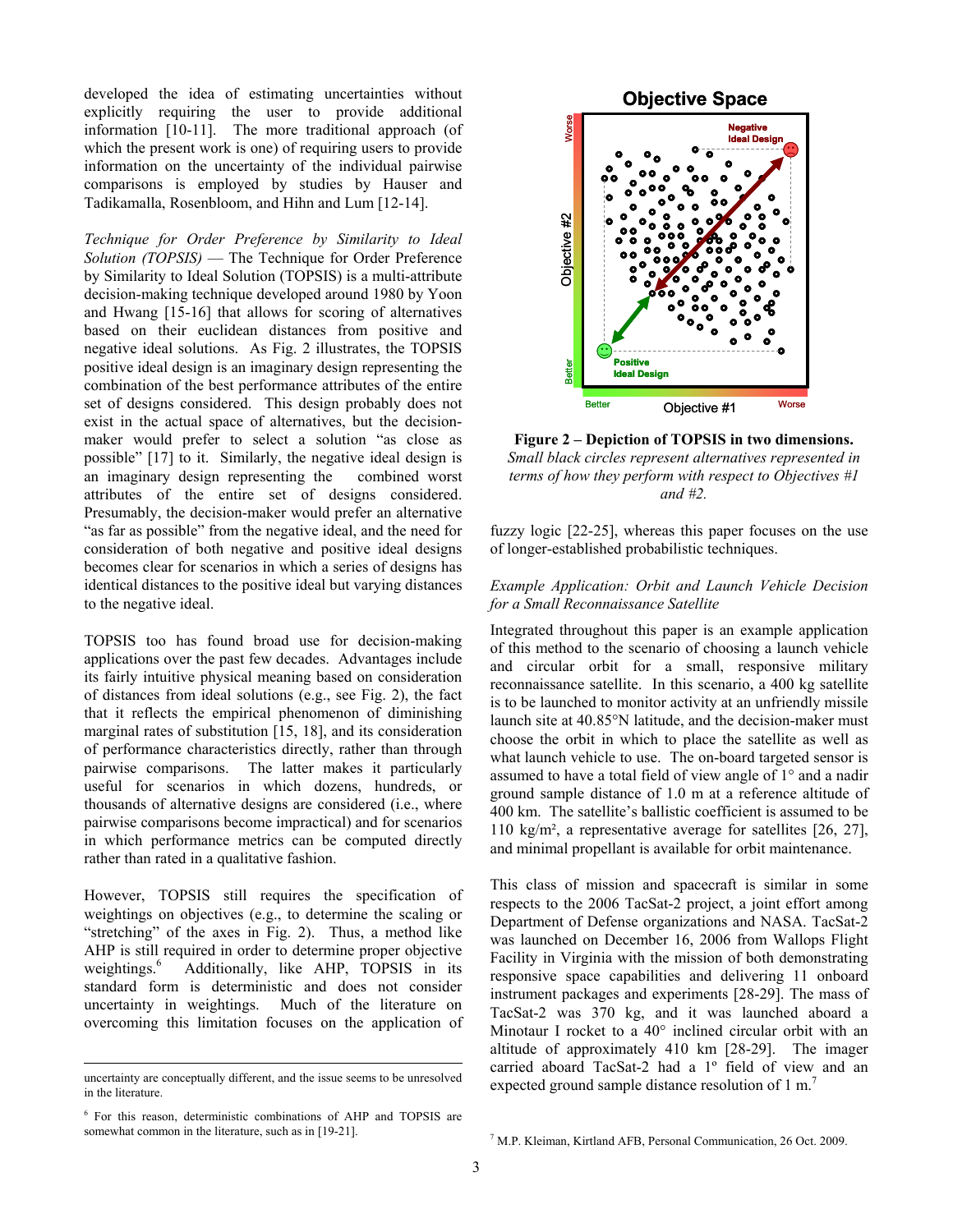

**Figure 3 – Probabilistic AHP and TOPSIS Flowchart.** 

# **2. METHODOLOGY**

Figure 3 summarizes the basic steps of the probabilistic AHP and TOPSIS methodology introduced in this paper. Each step is covered in detail in this section and is illustrated using the satellite application defined in Section 1. Overall, the methodology is divided into three segments, each of which consists of multiple steps. The first segment, consisting of steps 1-4 and to the left in Fig. 3, involves setting up the problem by defining objectives, priorities, uncertainties, design attributes, and alternatives (candidate designs). This segment also involves the evaluation of each candidate design with respect to the defined attributes. Most of these steps, with the exception of the specification of uncertainties in step 4, would normally be required even in a deterministic decision process. The second segment, which consists of steps 5-8 in Fig. 3 and is easily automated, involves several thousand applications of AHP and TOPSIS under different (random) AHP prioritization matrices based on probability density functions (PDFs) assigned in step 4. The third segment, consisting of steps 9- 10 and to the right in Fig. 3, involves visualization of the results to assist in making a final design selection.

#### *Setting up the Problem*

Detailed next are the first four steps of the methodology outlined in Fig. 3. These steps are focused on setting up the decision problem in terms of objectives, priorities, uncertainties, design attributes, and alternatives. Most of these steps would normally be required in a deterministic decision process, and step 4 describes the additional inputs required for the desired probabilistic process.

*Step 1: Generate List of Objectives/Attributes* — As shown in Fig. 3, the first step in this methodology is the specification of objectives and attributes for consideration in the design problem. These objectives and attributes are application-specific, and brainstorming exercises may be required to determine the relevant objectives for a particular application; however, for this methodology to be effective, attributes must be quantifiable. In the case of inherently qualitative attributes, the user may decide to use a quantitative scale to convert a qualitative degree to a number (common choices include, for example, mapping "low/medium/high" ratings to a 1-3-5 or 1-3-9 scale).

Table 1 lists the objectives for the example satellite application used throughout this paper. In this particular application, all attributes are quantifiable. One objective is high launch margin, defined as the difference between actual and required payload capability divided by the required capability. Since satellite mass is given in this example (400 kg), this attribute is governed by the selection of launch vehicle. Two additional objectives, low launch cost and high launch reliability, are also governed by the selection of launch vehicle. Image field of view (FOV) and nadir ground sample distance (GSD) are measures of the breadth and resolution of the resulting reconnaissance images, both of which depend on the altitude of the selected orbit. Higher orbits produce greater the fields of view but also lower resolution (i.e., larger ground sample distance). Mean worst-case daily data latency refers to the maximum time a user must wait between image acquisition and downlink to the ground, averaged over a range of dates and assuming use of the Schriever Air Force Base Air Force Satellite Control Network (AFSCN) node in Colorado for downlink. Mean daily coverage time refers to the average amount of time per day that the target site is visible from the satellite. Both the data latency and daily coverage attributes depend on orbit altitude and inclination. Finally, orbit lifetime is an estimate of the amount of time the satellite can remain in orbit assuming no reboost maneuvers. Since this attribute depends on atmospheric drag, it is altitudedependent.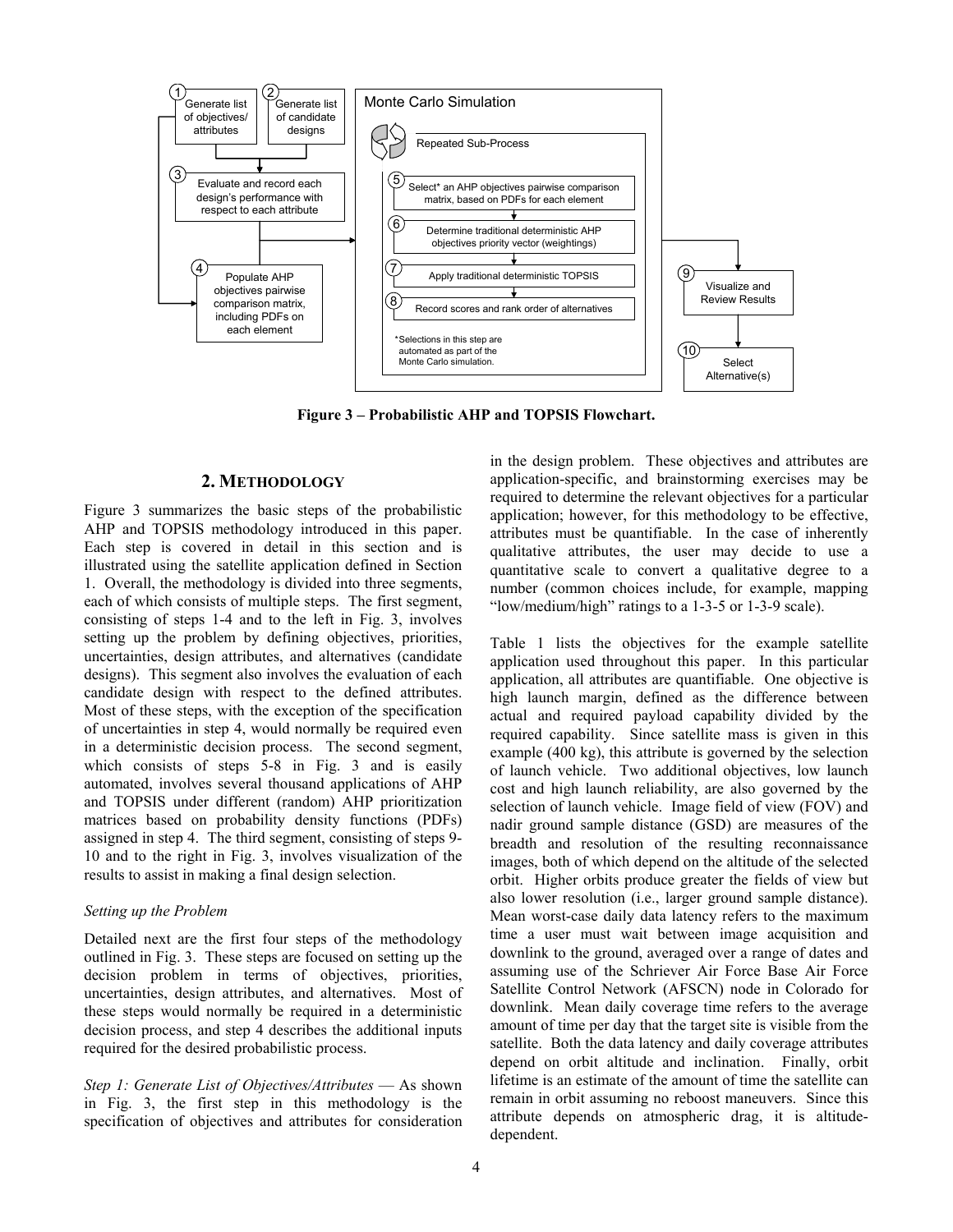| Attribute                          | Units            | Preferred Value |
|------------------------------------|------------------|-----------------|
| Launch Margin                      | percent          | High            |
| Launch Cost                        | <b>\$FY2009M</b> | Low             |
| Launch Reliability                 | percent          | High            |
| Image Field of View Area           | km <sup>2</sup>  | High            |
| Image Nadir Ground Sample Distance | km               | Low             |
| Mean Worst-Case Daily Data Latency | hours            | Low             |
| Mean Daily Coverage Time           | hours            | High            |
| Orbit Lifetime                     | years            | High            |

**Table 1. Objectives for Satellite Example.** 

**Table 2. Design Variables for Satellite Example.** 

| Design Variable                                 | <b>Options Considered</b>                                                                                                                                  |
|-------------------------------------------------|------------------------------------------------------------------------------------------------------------------------------------------------------------|
| Launch Vehicle                                  | Falcon 1, Falcon 1e, Pegasus XL, Pegasus XL with HAPS, Taurus 2110, Taurus 2210,<br>Taurus 3110, Taurus 3210, Minotaur I, Minotaur IV, Athena I, Athena II |
| Orbit Altitude (km)<br>Orbit Inclination (deg.) | 200, 300, 400, 600, 1000, 1500, 2000<br>0, 10, 20, 30, 40, 50, 60, 70, 80, 90                                                                              |

*Step 2: Generate List of Candidate Designs* — The second step in this methodology is the specification of all candidate designs to be evaluated. If the set of possible designs is small (e.g., a dozen or less), candidate designs may be enumerated manually. If the trade space is large and unmanageable (e.g., consisting of billions or trillions of designs), themed or otherwise brainstormed designs may generated with the assistance of a morphological matrix [30-31]. If the trade space is large but manageable (e.g., consisting of dozens to millions of designs), it is likely feasible to enumerate every possible design within the design variable ranges and resolutions of interest; this more rigorous approach is used in the example application here.

Table 2 lists the three design variables defined for this application. These are the variables for which values can be chosen by the decision maker. The launch vehicle can be selected from one of twelve domestic options that are wellsuited to launching small payloads. Orbit altitude can take on seven values between 200 and 2000 km, and orbit inclination can take one of ten values between 0° and 90°. Overall, this represents 840 discrete design options.

*Step 3: Evaluate each Design's Performance with respect to each Attribute* — In this third step, each candidate design from the second step is evaluated according to the attributes of the first step. The methods by which these evaluations are made are application-specific, ideally using validated engineering models and tools. In the satellite example application, launch vehicle cost and reliability are estimated from available data [32], and margin is estimated from launch vehicle payload capacity models [33]. Image field of view area and ground sample distance are estimated using analytic relationships to scale the baseline capability (1° field of view and 1.0 m resolution at 400 km altitude) to different altitudes. Data latency and coverage time statistics are based on simulations using the Satellite Tool Kit (STK) software package, and orbit lifetime is based on interpolated estimates conservatively assuming launch during a solar maximum period [27].

The initial result of step 3 is a table of performance with respect to each of the eight attributes for each of the 840 candidate designs, similar in format to Table 3. In some cases, however, it may be realized that some designs can be easily eliminated from consideration. In the satellite example, filters are applied to eliminate any designs with negative launch margins, with no coverage of the reconnaissance target, or with orbit lifetimes less than three months. Any such designs would either never realistically launch or would be of negligible operational value once launched. In addition, designs with more than 100% launch margin are eliminated since mass growth and practical launch margins of this order are rare. After these filters are applied, 59 candidate designs remain. These designs are shown in Table 3. Note that the format of Table 3 is such that a row is dedicated to each candidate design. In each row, the design is defined (by altitude, inclination, and launch vehicle), and the performance of that design with respect to each attribute is recorded. A table of this format is the primary result of step 3.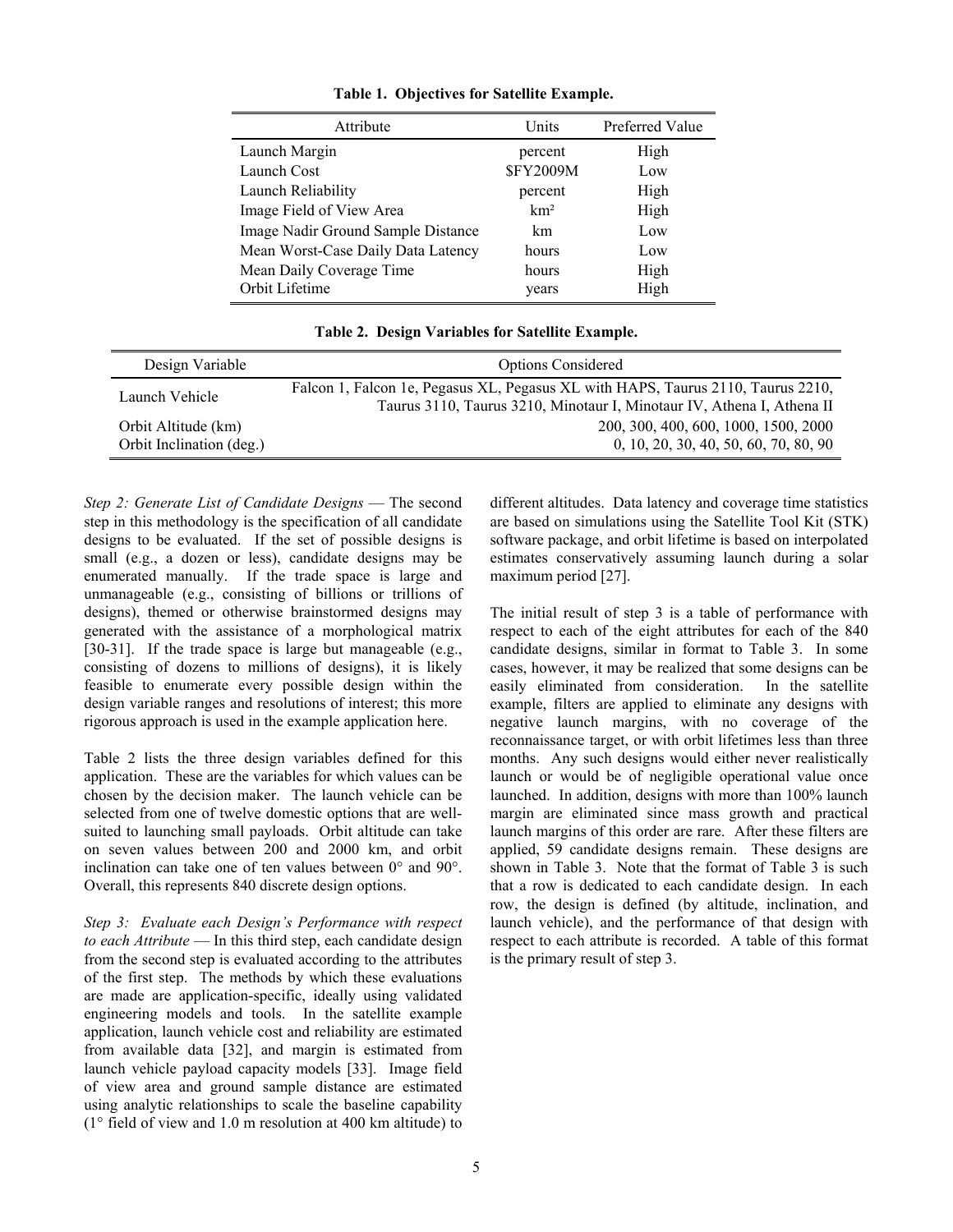|                         |                       | Design Definition          |                            | Design Attributes             |                            |                                    |                                                   |                              |                                                               |                                |                            |  |
|-------------------------|-----------------------|----------------------------|----------------------------|-------------------------------|----------------------------|------------------------------------|---------------------------------------------------|------------------------------|---------------------------------------------------------------|--------------------------------|----------------------------|--|
| Design<br>No.           | Orbit<br>Alt.<br>(km) | Orbit<br>Inclin.<br>(deg.) | Launch<br>Vehicle          | Launch<br>Margin<br>(percent) | Launch<br>Cost<br>(SFY09M) | Launch<br>Reliability<br>(percent) | Image<br><b>FOV</b><br>Area<br>(km <sup>2</sup> ) | Image<br>Nadir<br>GSD<br>(m) | Mean<br>Worst-Case<br>Daily Data Coverage<br>Latency<br>(hrs) | Mean<br>Daily<br>Time<br>(hrs) | Orbit<br>Lifetime<br>(yrs) |  |
| $\,1\,$                 | 400                   | 30                         | Pegasus XL                 | 0.1                           | 22.4                       | 93.6                               | 38.3                                              | $1.0\,$                      | 14.8                                                          | 0.62                           | 0.5                        |  |
| $\overline{\mathbf{c}}$ | 400                   | 30                         | Minotaur I                 | 31.9                          | 22.4                       | 97.9                               | 38.3                                              | 1.0                          | 14.8                                                          | 0.62                           | 0.5                        |  |
| 3                       | 400                   | 30                         | Athena I                   | 86.4                          | 42.4                       | 95.2                               | 38.3                                              | $1.0\,$                      | 14.8                                                          | 0.62                           | 0.5                        |  |
| $\overline{4}$          | 400                   | 40                         | Minotaur I                 | 27.4                          | 22.4                       | 97.9                               | 38.3                                              | 1.0                          | 14.1                                                          | 1.00                           | 0.5                        |  |
| 5                       | 400                   | 40                         | Athena I                   | 76.9                          | 42.4                       | 95.2                               | 38.3                                              | 1.0                          | 14.1                                                          | 1.00                           | $0.5\,$                    |  |
| 6                       | 400                   | 50                         | Minotaur I                 | 22.8                          | 22.4                       | 97.9                               | 38.3                                              | 1.0                          | 12.8                                                          | 1.18                           | 0.5                        |  |
| $\boldsymbol{7}$        | 400                   | 50                         | Athena I                   | 67.1                          | 42.4                       | 95.2                               | 38.3                                              | 1.0                          | 12.8                                                          | 1.18                           | 0.5                        |  |
| 8                       | 400                   | 60                         | Minotaur I                 | 18.0                          | 22.4                       | 97.9                               | 38.3                                              | 1.0                          | 11.7                                                          | 1.10                           | 0.5                        |  |
| 9                       | 400                   | 60                         | Athena I                   | 56.9                          | 42.4                       | 95.2                               | 38.3                                              | 1.0                          | 11.7                                                          | 1.10                           | 0.5                        |  |
| 10                      | 400                   | 70                         | Falcon 1e                  | 91.5                          | 10.2                       | 93.1                               | 38.3                                              | 1.0                          | 6.3                                                           | 0.80                           | 0.5                        |  |
| 11<br>12                | 400                   | 70<br>70                   | Minotaur I                 | 13.1                          | 22.4<br>42.4               | 97.9                               | 38.3                                              | 1.0                          | 6.3                                                           | 0.80                           | 0.5<br>0.5                 |  |
| 13                      | 400<br>400            | 80                         | Athena I<br>Falcon 1e      | 46.4<br>80.9                  | 10.2                       | 95.2<br>93.1                       | 38.3<br>38.3                                      | 1.0<br>1.0                   | 6.3<br>4.7                                                    | 0.80<br>0.72                   | 0.5                        |  |
| 14                      | 400                   | 80                         | Minotaur I                 | 8.0                           | 22.4                       | 97.9                               | 38.3                                              | 1.0                          | 4.7                                                           | 0.72                           | 0.5                        |  |
| 15                      | 400                   | 80                         | Athena I                   | 35.5                          | 42.4                       | 95.2                               | 38.3                                              | 1.0                          | 4.7                                                           | 0.72                           | 0.5                        |  |
| 16                      | 400                   | 90                         | Falcon 1e                  | 69.4                          | 10.2                       | 93.1                               | 38.3                                              | 1.0                          | 3.7                                                           | 0.72                           | 0.5                        |  |
| 17                      | 400                   | 90                         | Taurus 2210                | 88.8                          | 28.6                       | 97.6                               | 38.3                                              | 1.0                          | 3.7                                                           | 0.72                           | 0.5                        |  |
| 18                      | 400                   | 90                         | Minotaur I                 | 2.8                           | 22.4                       | 97.9                               | 38.3                                              | 1.0                          | 3.7                                                           | 0.72                           | 0.5                        |  |
| 19                      | 400                   | 90                         | Athena I                   | 24.3                          | 42.4                       | 95.2                               | 38.3                                              | 1.0                          | 3.7                                                           | 0.72                           | 0.5                        |  |
| 20                      | 600                   | 30                         | Minotaur I                 | 18.6                          | 22.4                       | 97.9                               | 86.1                                              | 1.5                          | 14.8                                                          | 0.94                           | 20.4                       |  |
| 21                      | 600                   | 30                         | Athena I                   | 70.0                          | 42.4                       | 95.2                               | 86.1                                              | 1.5                          | 14.8                                                          | 0.94                           | 20.4                       |  |
| 22                      | 600                   | 40                         | Minotaur I                 | 14.4                          | 22.4                       | 97.9                               | 86.1                                              | 1.5                          | 13.2                                                          | 1.31                           | 20.4                       |  |
| 23                      | 600                   | 40                         | Athena I                   | 61.1                          | 42.4                       | 95.2                               | 86.1                                              | 1.5                          | 13.2                                                          | 1.31                           | 20.4                       |  |
| 24                      | 600                   | 50                         | Falcon 1e                  | 96.3                          | 10.2                       | 93.1                               | 86.1                                              | 1.5                          | 11.9                                                          | 1.51                           | 20.4                       |  |
| 25                      | 600                   | 50                         | Minotaur I                 | 10.0                          | 22.4                       | 97.9                               | 86.1                                              | 1.5                          | 11.9                                                          | 1.51                           | 20.4                       |  |
| 26                      | 600                   | 50                         | Athena I                   | 51.8                          | 42.4                       | 95.2                               | 86.1                                              | 1.5                          | 11.9                                                          | 1.51                           | 20.4                       |  |
| 27                      | 600                   | 60                         | Falcon 1e                  | 87.8                          | 10.2                       | 93.1                               | 86.1                                              | 1.5                          | 11.0                                                          | 1.52                           | 20.4                       |  |
| 28                      | 600                   | 60                         | Minotaur I                 | 5.5                           | 22.4                       | 97.9                               | 86.1                                              | 1.5                          | 11.0                                                          | 1.52                           | 20.4                       |  |
| 29                      | 600                   | 60                         | Athena I                   | 42.2                          | 42.4                       | 95.2                               | 86.1                                              | 1.5                          | 11.0                                                          | 1.52                           | 20.4                       |  |
| 30                      | 600                   | 70                         | Falcon 1e                  | 78.4                          | 10.2                       | 93.1                               | 86.1                                              | 1.5                          | 6.5                                                           | 1.16                           | 20.4                       |  |
| 31                      | 600                   | 70                         | Taurus 2210                | 95.4                          | 28.6                       | 97.6                               | 86.1                                              | 1.5                          | 6.5                                                           | 1.16                           | 20.4                       |  |
| 32                      | 600                   | $70\,$                     | Minotaur I                 | $0.9\,$                       | 22.4                       | 97.9                               | 86.1                                              | 1.5                          | 6.5                                                           | 1.16                           | 20.4                       |  |
| 33                      | 600                   | 70                         | Athena I                   | 32.2                          | 42.4                       | 95.2                               | 86.1                                              | 1.5                          | 6.5                                                           | 1.16                           | 20.4                       |  |
| 34                      | 600                   | 80                         | Falcon 1e                  | 68.2                          | 10.2                       | 93.1                               | 86.1                                              | 1.5                          | 4.8                                                           | 1.04                           | 20.4                       |  |
| 35                      | 600                   | 80                         | Taurus 2210                | 84.3                          | 28.6                       | 97.6                               | 86.1                                              | 1.5                          | 4.8                                                           | 1.04                           | 20.4                       |  |
| 36                      | 600                   | 80                         | Athena I                   | 21.9                          | 42.4                       | 95.2                               | 86.1                                              | 1.5                          | 4.8                                                           | 1.04                           | 20.4                       |  |
| 37                      | 600                   | 90                         | Falcon 1e                  | 57.0                          | 10.2                       | 93.1                               | 86.1                                              | 1.5                          | 3.9                                                           | 1.00                           | 20.4                       |  |
| 38                      | 600                   | 90                         | Taurus 2210                | 72.5                          | 28.6                       | 97.6                               | 86.1                                              | 1.5                          | 3.9                                                           | 1.00                           | 20.4                       |  |
| 39                      | 600                   | 90                         | Athena I                   | 11.3                          | 42.4                       | 95.2                               | 86.1                                              | 1.5                          | 3.9                                                           | 1.00                           | 20.4                       |  |
| 40                      | 1000                  | 20                         | Taurus 2210                | 98.8                          | 28.6                       | 97.6                               | 239.3                                             | 2.5                          | 14.7                                                          | 0.94                           | 2050.1                     |  |
| 41                      | 1000                  |                            | 30 Taurus 2210             | 92.7                          | 28.6                       | 97.6                               | 239.3                                             | $2.5\,$                      | 12.7                                                          | 1.48                           | 2050.1<br>2050.1           |  |
| 42<br>43                | 1000<br>1000          | 30                         | Athena I<br>40 Taurus 2210 | 39.8<br>85.8                  | 42.4<br>28.6               | 95.2<br>97.6                       | 239.3<br>239.3                                    | 2.5<br>2.5                   | 12.7<br>11.8                                                  | 1.48<br>1.84                   | 2050.1                     |  |
| 44                      | 1000                  | 40                         | Athena I                   | 32.0                          | 42.4                       | 95.2                               | 239.3                                             | 2.5                          | 11.8                                                          | 1.84                           | 2050.1                     |  |
| 45                      | 1000                  |                            | 50 Taurus 2210             | 78.2                          | 28.6                       | 97.6                               | 239.3                                             | 2.5                          | 10.6                                                          | 2.07                           | 2050.1                     |  |
| 46                      | 1000                  | 50                         | Athena I                   | 23.9                          | 42.4                       | 95.2                               | 239.3                                             | 2.5                          | 10.6                                                          | 2.07                           | 2050.1                     |  |
| 47                      | 1000                  | 60                         | Taurus 2210                | 69.9                          | 28.6                       | 97.6                               | 239.3                                             | 2.5                          | 9.7                                                           | 2.14                           | 2050.1                     |  |
| 48                      | 1000                  | 60                         | Athena I                   | 15.5                          | 42.4                       | 95.2                               | 239.3                                             | 2.5                          | 9.7                                                           | 2.14                           | 2050.1                     |  |
| 49                      | 1000                  |                            | 70 Taurus 2110             | 99.5                          | 28.6                       | 97.6                               | 239.3                                             | 2.5                          | 8.9                                                           | 2.00                           | 2050.1                     |  |
| 50                      | 1000                  | 70                         | Taurus 2210                | 60.7                          | 28.6                       | 97.6                               | 239.3                                             | 2.5                          | 8.9                                                           | 2.00                           | 2050.1                     |  |
| 51                      | 1000                  | 70                         | Athena I                   | 6.7                           | 42.4                       | 95.2                               | 239.3                                             | 2.5                          | 8.9                                                           | 2.00                           | 2050.1                     |  |
| 52                      | 1000                  | 80                         | Taurus 2110                | 89.0                          | 28.6                       | 97.6                               | 239.3                                             | 2.5                          | 5.0                                                           | 1.64                           | 2050.1                     |  |
| 53                      | 1000                  | 80                         | Taurus 2210                | 50.8                          | 28.6                       | 97.6                               | 239.3                                             | 2.5                          | 5.0                                                           | 1.64                           | 2050.1                     |  |
| 54                      | 1000                  | 80                         | Taurus 3210                | 88.4                          | 31.6                       | 97.6                               | 239.3                                             | 2.5                          | 5.0                                                           | 1.64                           | 2050.1                     |  |
| 55                      | 1000                  |                            | 90 Taurus 2110             | 77.6                          | 28.6                       | 97.6                               | 239.3                                             | 2.5                          | 4.0                                                           | 1.58                           | 2050.1                     |  |
| 56                      | 1000                  | 90                         | Taurus 2210                | 40.2                          | 28.6                       | 97.6                               | 239.3                                             | 2.5                          | 4.0                                                           | 1.58                           | 2050.1                     |  |
| 57                      | 1000                  | 90                         | Taurus 3210                | 75.6                          | 31.6                       | 97.6                               | 239.3                                             | 2.5                          | 4.0                                                           | 1.58                           | 2050.1                     |  |
| 58                      | 1500                  | 30                         | Athena I                   | 7.2                           | 42.4                       | 95.2                               | 538.3                                             | 3.8                          | 11.2                                                          | 2.08                           | 28984.7                    |  |
| 59                      | 1500                  | 40                         | Athena I                   | 0.9                           | 42.4                       | 95.2                               | 538.3                                             | 3.8                          | 10.3                                                          | 2.40                           | 28984.7                    |  |

**Table 3. Evaluation of the 59 designs that remain after applying filters.**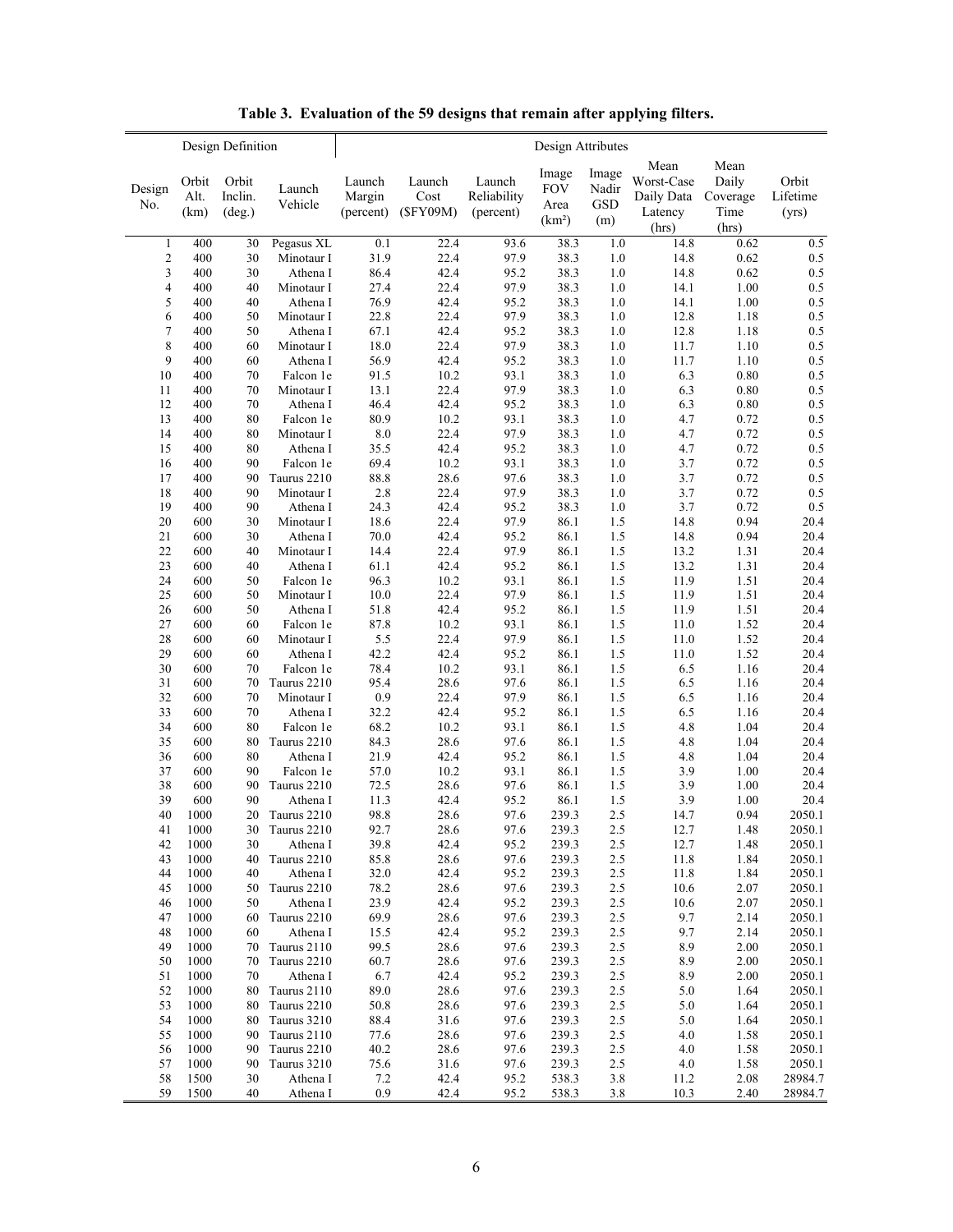|                                        | High Launch Margin | Low Launch Cost | High Launch Reliability | Area<br>High Image FOV | GSD<br>Low Image Nadir | Worst-Case<br>_atency<br>ow Mean<br>Data<br>Daily | Daily<br>ime<br>High Mean I<br>Coverage Tii | High Orbit Lifetime |
|----------------------------------------|--------------------|-----------------|-------------------------|------------------------|------------------------|---------------------------------------------------|---------------------------------------------|---------------------|
| High Launch Margin                     |                    | 1/3             | 3                       | 5                      | 1/6                    | 1/3                                               | 1/2                                         | 3                   |
| Low Launch Cost                        | 3                  | 1               | 5                       | 7                      | 1/4                    | 1/3                                               | 1/2                                         | 5                   |
| High Launch Reliability                | 1/3                | 1/5             |                         | 3                      | 1/8                    | 1/5                                               | 1/4                                         | 1/5                 |
| High Image FOV Area                    | 1/5                | 1/7             | 1/3                     | 1                      | 1/9                    | 1/8                                               | 1/7                                         | 1/7                 |
| Low Image Nadir GSD                    | 6                  | 4               | 8                       | 9                      | 1                      | $\overline{4}$                                    | 5                                           | 7                   |
| Low Mean Worst-Case Daily Data Latency | 3                  | 3               | 5                       | 8                      | 1/4                    | 1                                                 | $\overline{2}$                              | 5                   |
| High Mean Daily Coverage Time          | $\overline{2}$     | $\overline{2}$  | 4                       | 7                      | 1/5                    | 1/2                                               |                                             | 3                   |
| High Orbit Lifetime                    | 1/3                | 1/5             | 5                       | 7                      | 1/7                    | 1/5                                               | 1/3                                         |                     |

**Table 4. Baseline AHP Prioritization Matrix for the Satellite Example.** 

*Step 4: Populate AHP Prioritization Matrix, including Uncertainties* — This fourth step consists of two parts. The first involves population of an AHP objectives prioritization matrix and would be required even for a deterministic process. The second involves population of an objectives prioritization uncertainty matrix and the assignment of probability density functions to describe uncertainty in the first part's pairwise prioritization.

Table 4 shows the baseline AHP objectives prioritization matrix for the example satellite application. In this matrix, each of the design objectives from Table 1 are compared to each other in a pairwise manner using integers from 1 to 9 and the reciprocals of those integers. These integers and reciprocals correspond to the scale developed by Saaty [3]. For example, a rating of 5 in the "High Launch Margin" row and "High Image FOV Area" column indicates that the decision-maker feels it is strongly more important to have a high launch margin than to have a large swath of land visible in individual images. $8$  The opposite comparison ("High Image FOV Area" in the row and "High Launch Margin" in the column) by definition is the reciprocal, or 1/5. The diagonal consists entirely of ones, since clearly no objective is more or less important than itself.

Once an objectives prioritization matrix is populated, the user may follow Saaty's recommendation to check the consistency ratio, *CR*, of the matrix. The consistency ratio serves as a measure of the randomness (or inconsistency) of the matrix, based on the fact that the columns of the matrix would ideally be scalar multiples of each other if the user were perfectly consistent in his pairwise priorities (i.e., if he or she conformed to a single underlying set of ratio-scale priorities). The formula for *CR* is given in Eq. (1). In this

formula, *λmax* refers to the maximum (real) eigenvalue of the prioritization matrix, *n* refers to the rank of the matrix, and *RIavg* refers to the average value of the consistency index *CI*  $=$   $(\lambda_{max} - n)/(n - 1)$  for a randomly generated matrix. Precomputed values for *RIavg* are readily available in the literature as a function of *n* [3]. In this case,  $n = 8$  and  $RI_{avg}$  $= 1.41$ . For the matrix in Table 4,  $\lambda_{max} = 8.91$  and thus *CR* = 0.092, which is within Saaty's suggested criterion of *CR* ≤ 0.100. In general, some iteration may be required in filling out the prioritization matrix in order to reach an acceptable consistency ratio.

$$
CR = \frac{CI}{RI_{\text{avg}}} = \frac{\lambda_{\text{max}} - n}{(n-1)RI_{\text{avg}}}
$$
(1)

To proceed with the second part of step 4, it will be necessary to assign uncertainties to the elements of the AHP prioritization matrix. However, the AHP rating scale is asymmetric in that the subtractive difference between ratings  $a_{ii}$  is constant for  $a > 1$  but not for  $a < 1$ . For example, the difference between the adjacent ratings  $a = 3$ and  $a = 4$  is  $\Delta a = 1$ , and the same is true between  $a = 8$  and *a* = 9. However, the difference between adjacent ratings *a*  $= 1/4$  and  $a = 1/3$  is  $\Delta a = 1/12$ , and the difference between adjacent ratings  $a = 1/9$  and  $a = 1/8$  is  $\Delta a = 1/72$ . The practical complication that this creates is that if a decisionmaker wishes to assign ranges of uncertainty Δ*a* to his prioritization matrix ratings *a*, an additive scale  $a \pm \Delta a$  will not properly represent this in the domain *a* < 1.

A solution to this problem proposed by Hauser and Tadikamalla [12] is the conversion of the prioritization matrix elements to a virtual scale, described in Eq. (2), Eq. (3), and Table 5. Here, *a* represents the element value on the actual AHP scale (i.e.,  $a = 1/9$  through  $a = 9$ ), and *v* indicates the corresponding value on the virtual scale. The

<sup>&</sup>lt;sup>8</sup> In this example, the mission is reconnaissance of a single site rather than surveillance or mapping of large swaths of land.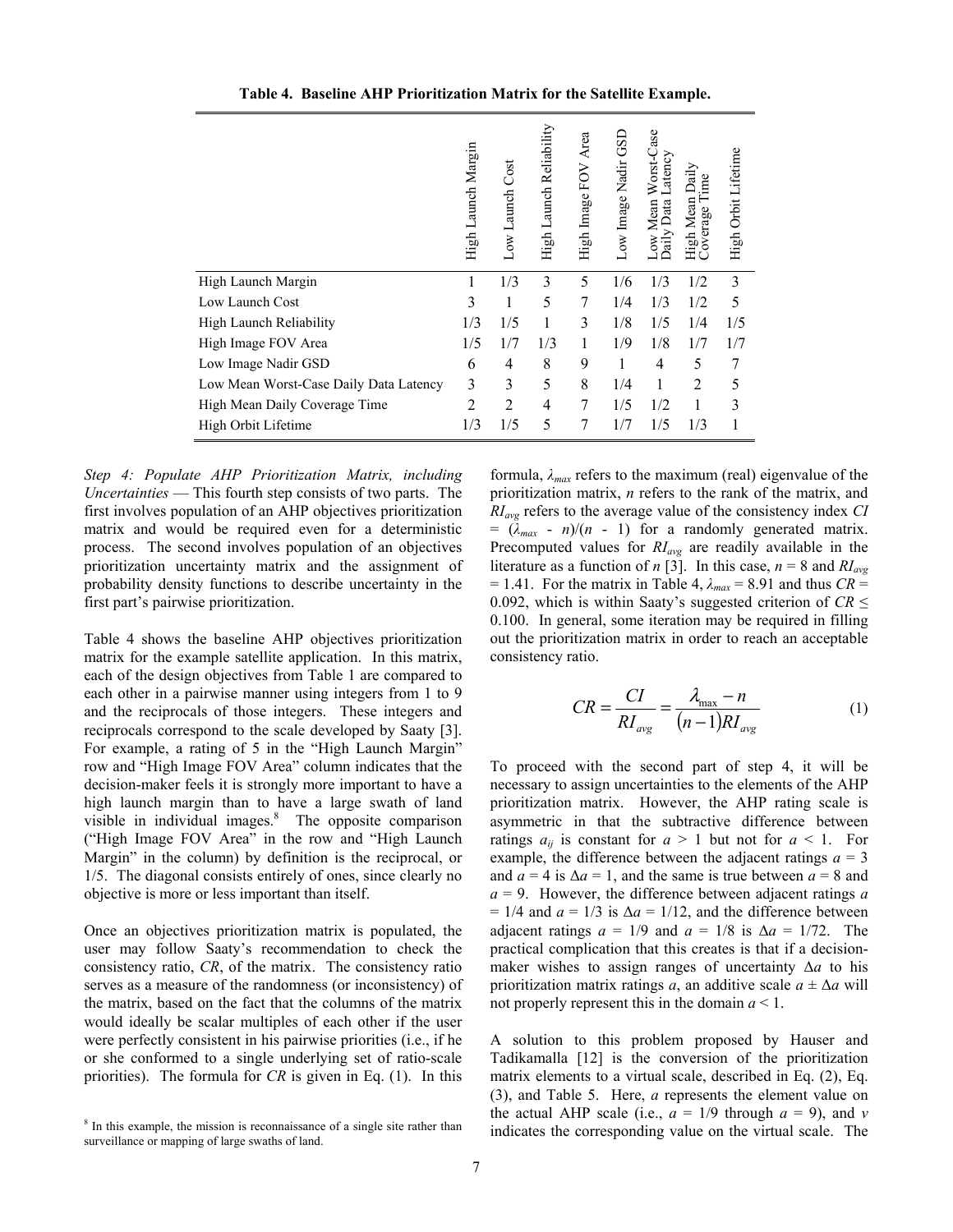**Table 5. Actual-to-Virtual Scale Conversion Chart.** 

| Actual AHP Scale, a 1/9 1/8 1/7 1/6 1/5 1/4 1/3 1/2 1 2 3 4 5 6 7 8 9 |  |  |  |  |  |  |  |  |  |
|-----------------------------------------------------------------------|--|--|--|--|--|--|--|--|--|
| Virtual AHP Scale, v -7 -6 -5 -4 -3 -2 -1 0 1 2 3 4 5 6 7 8 9         |  |  |  |  |  |  |  |  |  |

**Table 6. Baseline AHP Prioritization Matrix converted to Virtual Scale.** 

|                                        | High Launch Margin | Low Launch Cost | High Launch Reliability | Area<br>High Image FOV | Low Image Nadir GSD | Worst-Case<br>Latency<br>Jata<br>Mean<br>XOV<br>त्व | Daily<br>High Mean 1<br>Coverage Ti | High Orbit Lifetime |
|----------------------------------------|--------------------|-----------------|-------------------------|------------------------|---------------------|-----------------------------------------------------|-------------------------------------|---------------------|
| High Launch Margin                     |                    | - 1             | 3                       | 5                      | -4                  | $-1$                                                | $\theta$                            | 3                   |
| Low Launch Cost                        | 3                  | 1               | 5                       | 7                      | $-2$                | $-1$                                                | $\theta$                            | 5                   |
| High Launch Reliability                | -1                 | $-3$            | 1                       | 3                      | -6                  | $-3$                                                | $-2$                                | $-3$                |
| High Image FOV Area                    | $-3$               | $-5$            | $-1$                    | 1                      | $-7$                | -6                                                  | $-5$                                | $-5$                |
| Low Image Nadir GSD                    | 6                  | 4               | 8                       | 9                      |                     | $\overline{4}$                                      | 5                                   |                     |
| Low Mean Worst-Case Daily Data Latency | 3                  | 3               | 5                       | 8                      | $-2$                | 1                                                   | $\overline{2}$                      | 5                   |
| High Mean Daily Coverage Time          | 2                  | $\overline{2}$  | 4                       | 7                      | $-3$                | $\theta$                                            |                                     | 3                   |
| High Orbit Lifetime                    | -1                 | $-3$            | 5                       |                        | $-5$                | $-3$                                                | -1                                  |                     |

basic idea of this approach is to convert the prioritization matrix to the virtual scale in order to assign and interpret uncertainties, and then to convert the matrix back to the actual scale to compute the AHP priority vector.

$$
v(a) = \begin{cases} \frac{2a-1}{a} & \text{if } a < 1\\ a & \text{if } a \ge 1 \end{cases}
$$
 (2)

$$
a(v) = \begin{cases} \frac{1}{2-v} & \text{if } v < 1\\ v & \text{if } v \ge 1 \end{cases}
$$
 (3)

Table 6 shows the resulting conversion of Table 4 to the virtual scale. By definition, the matrix is no longer reciprocal, but because the  $a(1) = v(1) = 1$ , the diagonal is still made up entirely of ones.

The next part of step 4 requires the assignment of uncertainties. The example application used in this paper assumes that AHP prioritization matrix ratings on the virtual scale are independently distributed as symmetric triangular random variables. These distributions are simple to construct (requiring just two parameters), and the use of triangular distributions for early project planning applications is well supported in the literature [12, 14, 34- 36] Using the baseline AHP ratings (the  $v_{ij}$ 's in Table 6) as

the modes of the triangular distributions<sup>9</sup> captures the notion that the baseline rating is more likely to be the true rating than is any other value. As a result, just one additional piece of information is needed to specify the distributions for each element. This additional piece of information is the width of the tail of the distribution, or the maximum uncertainty in the baseline virtual-scale rating. This information is recorded by the user (or by the group of users among whom  $v_{ij}$  estimates differ) in the  $u_{ij}$  elements of a matrix such as in Table 7. These  $u_{ij}$  uncertainties need not be integers, since the original AHP rating scale (and by extension, the new virtual scale) is valid for any ratio scale.<sup>10</sup> Note that these uncertainties are only defined at and to the upper right of the matrix diagonal, since the lowerleft entries of an AHP prioritization matrix are correlated with those in the upper right. Thus, in more formal terms, a matrix of random variables  $X_{ii}$  on the virtual scale is formed as in Table 8. Each  $X_{ij}$  is distributed as a triangular random variable, where the entries to the upper right of the diagonal are independently distributed as in Eq. (4). Entries to the lower left of the diagonal are dependent on the upper right as described by Eq. (5). By definition, the diagonal itself consists of deterministic values of unity (i.e., it is always certain that an objective is as important as itself).

<sup>&</sup>lt;sup>9</sup> Since the triangular distributions are symmetric, the modes also correspond to the mean and median values.

 $10$  The primary caveat to this is that if one wishes to find the consistency ratio of an AHP prioritization matrix that has been populated based on a continuous ratio scale (rather than the traditional discrete scale in the first row of Table 5), the random indices that are available in most published tables are invalid and must be recomputed.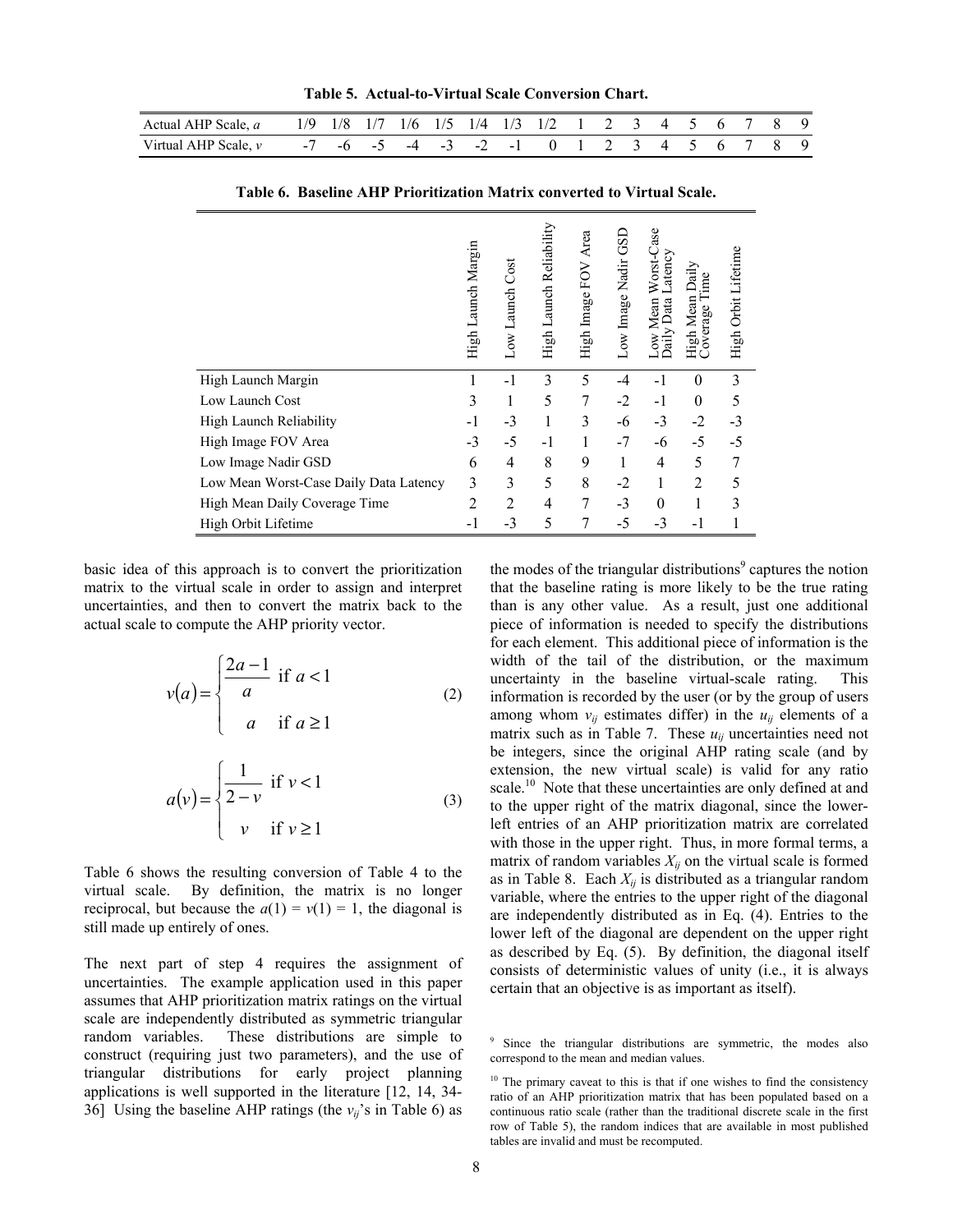| Table 7. Uncertainty Matrix in the Virtual Scale. |
|---------------------------------------------------|
|---------------------------------------------------|

|                                        | High Launch Margin | Low Launch Cost | High Launch Reliability | High Image FOV Area | GSI<br>Low Image Nadir | Worst-Case<br>Latency<br>Low Mean<br>Daily Data 1 | High Mean Daily<br>Coverage Time | High Orbit Lifetime |
|----------------------------------------|--------------------|-----------------|-------------------------|---------------------|------------------------|---------------------------------------------------|----------------------------------|---------------------|
| High Launch Margin                     |                    | 3               | 1.5                     | $\overline{2}$      | $\overline{2}$         | 2.5                                               | 2.5                              | 2.5                 |
| Low Launch Cost                        |                    |                 | 1.5                     | $\overline{2}$      | $\overline{2}$         | 3                                                 | 3.5                              | 4                   |
| High Launch Reliability                |                    |                 | 0                       | 3                   | 1                      | 1.5                                               | 1.5                              | 5.5                 |
| High Image FOV Area                    |                    |                 |                         |                     | $\Omega$               | 0.5                                               | 0.5                              | 1.5                 |
| Low Image Nadir GSD                    |                    |                 |                         |                     |                        | $\overline{2}$                                    | $\overline{2}$                   | 1.5                 |
| Low Mean Worst-Case Daily Data Latency |                    |                 |                         |                     |                        | $\theta$                                          | 0.5                              | 0.5                 |
| High Mean Daily Coverage Time          |                    |                 |                         |                     |                        |                                                   | 0                                | 1.5                 |
| High Orbit Lifetime                    |                    |                 |                         |                     |                        |                                                   |                                  | $\Omega$            |

$$
X_{ij} \sim Triangular\left(v_{ij} - u_{ij}, v_{ij}, v_{ij} + u_{ij}\right) \tag{4}
$$

$$
X_{ji} = 2 - X_{ij} \tag{5}
$$

#### *Monte Carlo Simulation*

Detailed next are steps 5-8 of the methodology outlined in Fig. 3. These steps are focused on executing the Monte Carlo simulation and acquiring the data which will be analyzed in the final segment. Since all relevant aspects of the problem have been set up in the first segment, steps 5-8 are easily automated. In the example application, steps 5-8 are repeated 10,000 times, taking only a few minutes of time on a standard personal computer, to produce statistically significant results.

*Step 5: Select an AHP Prioritization Matrix* — The first step in the Monte Carlo simulation is the selection of an AHP prioritization matrix by sampling from the random matrix generated in step 4 (e.g., Table 8). This can be accomplished by independently sampling from  $\frac{1}{2} \cdot (n^2 - n)$ virtual-scale triangular distributions as defined in step 4, assigning those values to the proper elements in the upper right of the matrix, computing the lower-left elements based on Eq. (5), and then converting the resulting sample matrix to the actual AHP scale based on Eq. (3). The resulting matrix is one possible AHP prioritization matrix based on the uncertainties the user assigned in step 4.

*Step 6: Determine AHP Priority Vector* — The next step in the Monte Carlo simulation is the conversion of the AHP prioritization matrix selected in step 5 into a single vector of objective weights. This is a standard step in AHP, although

| Table 8. Probabilistic Prioritization Matrix on the Virtual Scale. |
|--------------------------------------------------------------------|
|--------------------------------------------------------------------|

|                                        | High Launch Margin | Cost<br>Low Launch | High Launch Reliability | Area<br>FOV<br>High Image                                   | Nadir GSD<br>Low Image | Worst-Case<br>Latency<br>Data<br>Low Mean<br>Daily Data | High Mean Daily<br>Coverage Time | High Orbit Lifetime |
|----------------------------------------|--------------------|--------------------|-------------------------|-------------------------------------------------------------|------------------------|---------------------------------------------------------|----------------------------------|---------------------|
| High Launch Margin                     | 1                  | $X_{1,2}$          | $X_{I,3}$               | $X_{I,4}$                                                   | $X_{I,5}$              | $X_{I,6}$                                               | $X_{I,7}$                        | $X_{I,8}$           |
| Low Launch Cost                        | $2 - X_{1,2}$      | 1                  | $X_{2,3}$               | $X_{2,4}$                                                   | $X_{2,5}$              | $X_{2,6}$                                               | $X_{2,7}$                        | $X_{2,8}$           |
| High Launch Reliability                | $2 - X_{1,3}$      | $2 - X_{2,3}$      | -1                      | $X_{3,4}$                                                   | $X_{3,5}$              | $X_{3,6}$                                               | $X_{3,7}$                        | $X_{3,8}$           |
| High Image FOV Area                    | $2 - X_{I,4}$      | $2 - X_{2,4}$      | $2 - X_{3,4}$           | $\overline{1}$                                              | $X_{4,5}$              | $X_{4,6}$                                               | $X_{4,7}$                        | $X_{4,8}$           |
| Low Image Nadir GSD                    | $2 - X_{1.5}$      | $2 - X_{2,5}$      | $2-X_{3.5}$ $2-X_{4.5}$ |                                                             | $\overline{1}$         | $X_{5,6}$                                               | $X_{5.7}$                        | $X_{5,8}$           |
| Low Mean Worst-Case Daily Data Latency | $2 - X_{I,6}$      | $2 - X_{2,6}$      | $2 - X_{3,6}$           | $2 - X_{4,6}$                                               | $2 - X_{5,6}$          | $\vert$ 1                                               | $X_{6.7}$                        | $X_{6,8}$           |
| High Mean Daily Coverage Time          | $2 - X_{17}$       | $2 - X_{27}$       | $2 - X_{3.7}$           | $2 - X_{4,7}$                                               | $2 - X_{5,7}$          | $2 - X_{67}$                                            | - 1                              | $X_{7,8}$           |
| High Orbit Lifetime                    | $2 - X_{I,8}$      |                    |                         | $2-X_{2,8}$ $2-X_{3,8}$ $2-X_{4,8}$ $2-X_{5,8}$ $2-X_{6,8}$ |                        |                                                         | $2 - X_{7,8}$                    | $\mathbf{1}$        |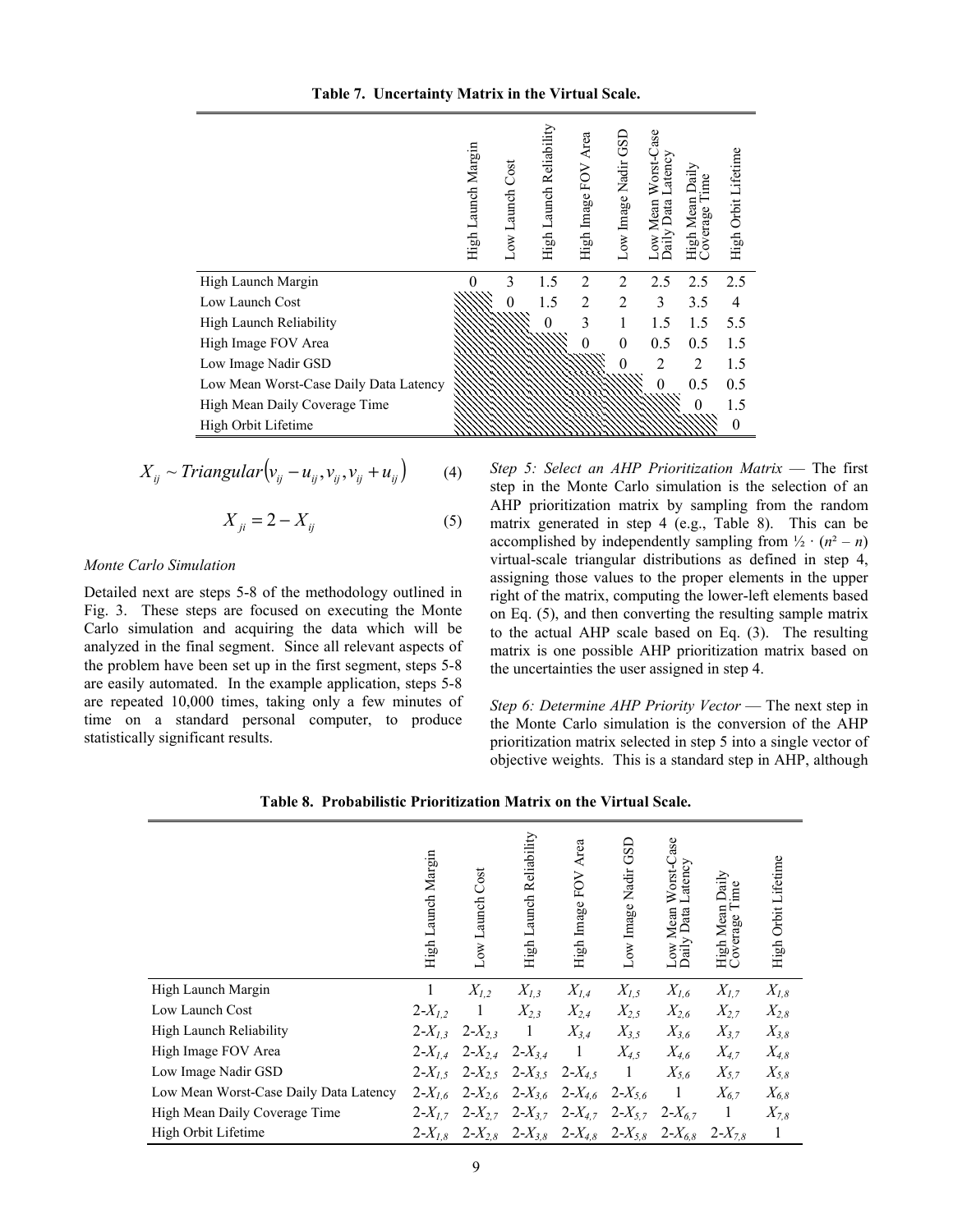the literature contains some debate about the best way to execute it. In his original book on AHP, Saaty proposes the vector of weights is the principal right eigenvector of the prioritization matrix. However, he also posits that a normalized arithmetic mean over the columns, an arithmetic mean over the normalized columns, or a normalized geometric mean over the columns would also approximate this vector for computationally-constrained applications [3]. In 1988, Hihn and Johnson [37] evaluated 16 such conversion techniques against several numerical criteria and concluded that Saaty's eigenvector technique is generally inferior. A recent textbook by Winston [38] suggests using the arithmetic mean of the normalized columns, which is one of the approximations Saaty suggests. This is the convention used here; if applied to the baseline matrix of Table 4, it yields the priority vector in Table 9. However, it is worth noting that if a user desires, any of the methods listed above may be used in this step in lieu of the arithmetic mean of the normalized columns.

Note that the priority vector on the right in Table 9 indicates that by far the highest priority for this mission is low (or small) image ground sample distance. This reflects the fact that the primary mission of this satellite is reconnaissance of a specific ground target. The second-highest priority according to Table 9 is low data latency, which is also to be expected for a responsive reconnaissance mission. The lowest priority is for the mission to have a high (or long) orbit lifetime, as in this scenario the focus is on a short-term threat from a particular location.

Recall that in each of the 10,000 Monte Carlo runs, a new prioritization matrix is selected. A new priority vector is thus computed each time a new prioritization matrix is selected, and the vector in Table 9 represents just one such priority vector considered throughout this methodology.

*Step 7: Apply Traditional Deterministic TOPSIS* — With computation of the priority vector complete, TOPSIS may be used to score the various alternative designs (e.g., each of the 59 options in Table 3) in terms of how well they fulfill the prioritized objectives. This proceeds as a standard implementation of TOPSIS, whereby closeness for design *i*,  $C_i$ , is computed as in Eq. (6). Here,  $S_i$  is the euclidean distance between the normalized and weighted design attribute vector  $d_i$  and the normalized and weighted negative ideal design attribute vector  $d$ . The quantity  $S_i^+$  indicates the euclidean distance between the normalized and weighted design attribute vector *di* and the normalized and weighted positive ideal design attribute vector *d+*. Details on the TOPSIS computation process are available in [4,15- 16].

$$
C_i = \frac{S_i^-}{S_i^+ + S_i^-} = \frac{\left\| \vec{d}_i - \vec{d}_- \right\|}{\left\| \vec{d}_i - \vec{d}_+ \right\| + \left\| \vec{d}_i - \vec{d}_- \right\|}
$$
(6)

*Step 8: Record Scores and Rank Order of Alternatives* — The closeness scores *Ci* from step 7 indicate, in a weighted sense, how distant each design is from the negative ideal. By definition, these values range from zero to unity, with unity most desirable. Thus, designs may be ranked by their *Ci* values. Table 10 shows the closeness scores and ranks for each of the 59 designs under consideration in the satellite example, assuming the baseline priority vector in Table 9. On each of the 10,000 iterations of step 8, a table like Table 10 is recorded. The resulting tables are then used in the next segment of analysis.

## *Results Visualization and Decision-Making*

Steps 9 and 10 of this methodology involve (1) the visualization of the results of the 10,000 Monte Carlo simulations run in steps 5-8 and (2) the interpretation of

|                                        | aunch Margin<br>High L | Cost<br>aunch<br>凵<br>Low. | High Launch Reliability | Area<br>High Image FOV | GSD<br>Low Image Nadir | ase<br>Worst-Ca<br>Latency<br>atency<br>Mean<br>Data<br>Low I<br>Daily | Daily<br>ime<br>High Mean<br>Coverage Ti<br>overage | Orbit Lifetime<br>High | Vector<br>Priority |
|----------------------------------------|------------------------|----------------------------|-------------------------|------------------------|------------------------|------------------------------------------------------------------------|-----------------------------------------------------|------------------------|--------------------|
| High Launch Margin                     | 0.063                  | 0.031                      | 0.096                   | 0.106                  | 0.074                  | 0.050                                                                  | 0.051                                               | 0.123                  | 0.074              |
| Low Launch Cost                        | 0.189                  | 0.092                      | 0.160                   | 0.149                  | 0.111                  | 0.050                                                                  | 0.051                                               | 0.205                  | 0.126              |
| High Launch Reliability                | 0.021                  | 0.018                      | 0.032                   | 0.064                  | 0.056                  | 0.030                                                                  | 0.026                                               | 0.008                  | 0.032              |
| High Image FOV Area                    | 0.013                  | 0.013                      | 0.011                   | 0.021                  | 0.049                  | 0.019                                                                  | 0.015                                               | 0.006                  | 0.018              |
| Low Image Nadir GSD                    | 0.378                  | 0.368                      | 0.255                   | 0.191                  | 0.445                  | 0.598                                                                  | 0.514                                               | 0.288                  | 0.380              |
| Low Mean Worst-Case Daily Data Latency | 0.189                  | 0.276                      | 0.160                   | 0.170                  | 0.111                  | 0.149                                                                  | 0.206                                               | 0.205                  | 0.183              |
| High Mean Daily Coverage Time          | 0.126                  | 0.184                      | 0.128                   | 0.149                  | 0.089                  | 0.075                                                                  | 0.103                                               | 0.123                  | 0.122              |
| High Orbit Lifetime                    | 0.021                  | 0.018                      | 0.160                   | 0.149                  | 0.064                  | 0.030                                                                  | 0.034                                               | 0.041                  | 0.065              |

**Table 9. Baseline Prioritization Matrix with Normalized Columns and Priority Vector.**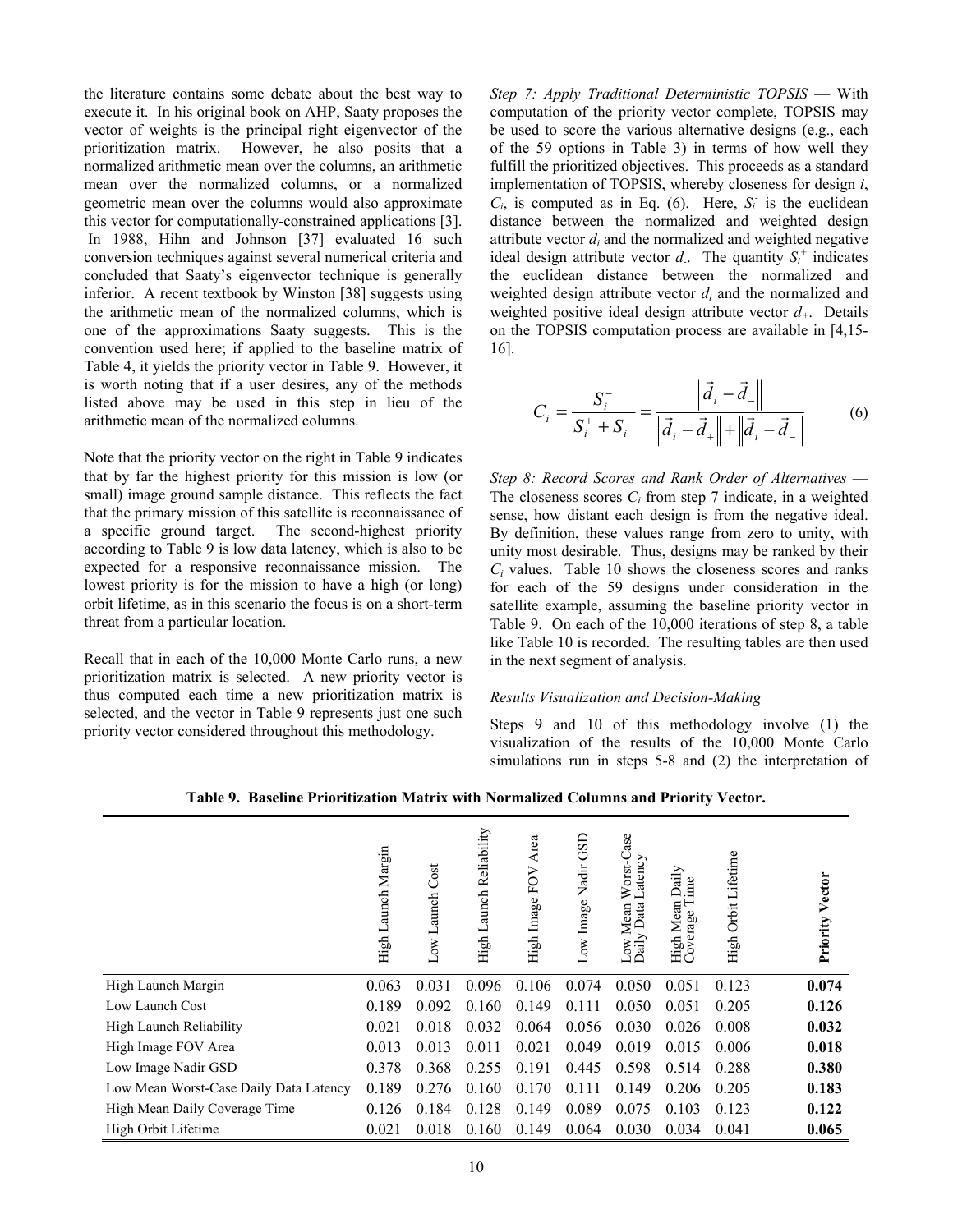these results in order to down-select to a single design or, alternatively, a handful of designs for more detailed analysis.

*Step 9: Visualize and Review Results* — The visualization of results suggested here involves four parts. In the first part, the resulting TOPSIS scores from the Monte Carlo runs are plotted as a function of design number and Monte Carlo case number. In the example satellite application, each of the 59 designs in Table 3 was evaluated according to 10,000 different possible AHP prioritization matrices. Thus, the plot in Fig. 4 displays 590,000 TOPSIS scores on the color axis. Red indicates high (desirable) TOPSIS scores, and blue indicates low scores.

Notice that in Fig. 4, colors occur in distinct vertical stripes. For example, designs 10, 13, 16, and 17 have distinct redorange stripes, and design 42 has the most distinct dark blue stripe. Thus, this simple plot of the raw TOPSIS scores provides a first glance of which designs are likely to emerge as top candidates. In addition, the plot provides some information on the variability of the TOPSIS scores for particular designs. For example, design 55 has a more consistent color across all Monte Carlo cases than design 30, suggesting that the TOPSIS score for design 55 is relatively insensitive to the prescribed uncertainty in the AHP prioritization matrix.

The next part consists of visualizing the rank-order of alternatives, as opposed to the TOPSIS score itself as was done in Fig. 4. As described earlier, the rank-order of the alternatives has been recorded for each of the 10,000 Monte Carlo runs, and what remains is to plot this data in a meaningful way. One question that this data can answer is, "In the 10,000 Monte Carlo runs, how often does a particular design appear as the best alternative?" In other words, this data allows a decision-maker to compute the probability that any particular design (e.g., any of designs 1 through 59) will be the highest-scoring alternative. By extension, this data can also answer the question, "In the 10,000 Monte Carlos runs, how often does a particular design appear among the top five alternatives?" or "How often does any particular design appear among the top ten alternatives?" These questions are slightly different, since it is possible that one may encounter a situation where Design A is the top design 70% of the time and Design B is the top design 20% of the time, but Design B may be among the top five designs 90% of the time while Design A is in the top five only 80% of the time. The *N*-value of the "Top *N*" threshold will depend in part on whether the goal of the decision process is to select a single candidate  $(N = 1)$  or instead to downselect to a family of candidates for further study  $(N > 1)$ .

| Table 10. Closeness Scores and Ranks of the 59    |
|---------------------------------------------------|
| example designs under consideration, according to |
| the baseline priority vector in Table 9.          |

| Design Definition |       |                 |                       | Scores according to            |         |  |  |
|-------------------|-------|-----------------|-----------------------|--------------------------------|---------|--|--|
|                   |       |                 |                       | <b>Baseline Prioritization</b> |         |  |  |
| Design            | Orbit | Orbit           | Launch                |                                |         |  |  |
| No.               | Alt.  | Inclin.         | Vehicle               | Closeness, $C_i$               | Rank    |  |  |
|                   | (km)  | $(\text{deg.})$ |                       |                                |         |  |  |
| 1                 | 400   | 30              | Pegasus XL            | 0.5546                         | 27      |  |  |
| $\overline{c}$    | 400   | 30              | Minotaur I            | 0.5603                         | 23      |  |  |
| 3                 | 400   | 30              | Athena I              | 0.5574                         | 25      |  |  |
| 4                 | 400   | 40              | Minotaur I            | 0.5694                         | 18      |  |  |
| 5                 | 400   | 40              | Athena I              | 0.5657                         | 21      |  |  |
| 6                 | 400   | 50              | Minotaur I            | 0.5783                         | 12      |  |  |
| 7                 | 400   | 50              | Athena I              | 0.5739                         | 16      |  |  |
| 8                 | 400   | 60              | Minotaur I            | 0.5817                         | 11      |  |  |
| 9                 | 400   | 60              | Athena I              | 0.5765                         | 14      |  |  |
| 10                | 400   | 70              | Falcon 1e             | 0.6166                         | 3       |  |  |
| 11                | 400   | 70              | Minotaur I            | 0.5979                         | 7       |  |  |
| 12                | 400   | 70              | Athena I<br>0.5918    |                                | 10<br>2 |  |  |
| 13                | 400   | 80              |                       | Falcon 1e<br>0.6183            |         |  |  |
| 14                | 400   | 80              | Minotaur I            | 0.6000                         | 6       |  |  |
| 15                | 400   | 80              | Athena I              | 0.5931                         | 9       |  |  |
| 16                | 400   | 90              | Falcon 1e             | 0.6194                         | 1       |  |  |
| 17                | 400   | 90              | Taurus 2210           | 0.6134                         | 4       |  |  |
| 18                | 400   | 90              | Minotaur I            | 0.6017                         | 5       |  |  |
| 19                | 400   | 90              | Athena I              | 0.5939                         | 8       |  |  |
| 20                | 600   | 30              | Minotaur I            | 0.5089                         | 38      |  |  |
| 21                | 600   | 30              | Athena I              | 0.5063                         | 39      |  |  |
| 22                | 600   | 40              | Minotaur I            | 0.5228                         | 36      |  |  |
| 23                | 600   | 40              | Athena I              | 0.5190                         | 37      |  |  |
| 24                | 600   | 50              | Falcon 1e             | 0.5557                         | 26      |  |  |
| 25                | 600   | 50              | Minotaur I            | 0.5320                         | 33      |  |  |
| 26                | 600   | 50              | Athena I              | 0.5272                         | 35      |  |  |
| 27                | 600   | 60              | Falcon 1e             | 0.5594                         | 24      |  |  |
| 28                | 600   | 60              | Minotaur I            | 0.5359                         | 32      |  |  |
| 29                | 600   | 60              | Athena I              | 0.5302                         | 34      |  |  |
| 30                | 600   | 70              | Falcon 1e             | 0.5732                         | 17      |  |  |
| 31                | 600   | 70              | Taurus 2210           | 0.5653                         | 22      |  |  |
| 32                | 600   | 70              | Minotaur I            | 0.5503                         | 28      |  |  |
| 33                | 600   | 70              | Athena I              | 0.5435                         | 31      |  |  |
| 34                | 600   | 80              | Falcon 1e             | 0.5761                         | 15      |  |  |
| 35                | 600   | 80              | Taurus 2210           | 0.5683                         | 20      |  |  |
| 36                | 600   | 80              | Athena I              | 0.5465                         | 30      |  |  |
| 37                | 600   | 90              | Falcon 1e             | 0.5768                         | 13      |  |  |
| 38                | 600   | 90              | Taurus 2210           | 0.5692                         | 19      |  |  |
| 39                | 600   | 90              | Athena I              | 0.5473                         | 29      |  |  |
| 40                | 1000  | 20              | Taurus 2210           | 0.3634                         | 58      |  |  |
| 41                | 1000  | 30              | Taurus 2210           | 0.3807                         | 55      |  |  |
| 42                | 1000  | 30              | Athena I              | 0.3533                         | 59      |  |  |
| 43                | 1000  | 40              | Taurus 2210           | 0.3931                         | 51      |  |  |
| 44                | 1000  | 40              | Athena I              | 0.3672                         | 57      |  |  |
| 45                | 1000  | 50              | Taurus 2210           | 0.4042                         | 49      |  |  |
| 46                | 1000  | 50              | Athena I              | 0.3796                         | 56      |  |  |
| 47                | 1000  | 60              | Taurus 2210           | 0.4092                         | 47      |  |  |
| 48                | 1000  | 60              | Athena I              | 0.3858                         | 53      |  |  |
| 49                | 1000  | 70              | Taurus 2110           | 0.4206                         | 46      |  |  |
| 50                | 1000  | $70\,$          | Taurus 2210           | 0.4082                         | 48      |  |  |
| 51                | 1000  | 70              | Athena I              | 0.3859                         | 52      |  |  |
| 52                | 1000  | 80              | Taurus 2110<br>0.4359 |                                | 42      |  |  |
| 53                | 1000  | 80              | Taurus 2210<br>0.4253 |                                | 45      |  |  |
| 54                | 1000  | 80              | Taurus 3210<br>0.4334 |                                | 43      |  |  |
| 55                | 1000  | 90              | Taurus 2110<br>0.4391 |                                | 40      |  |  |
| 56                | 1000  | 90              | Taurus 2210<br>0.4295 |                                | 44      |  |  |
| 57                | 1000  | 90              | Taurus 3210           | 0.4363                         | 41      |  |  |
| 58                | 1500  | 30              | Athena I              | 0.3842                         | 56      |  |  |
| 59                | 1500  | 40              | Athena I              | 0.3938                         | 53      |  |  |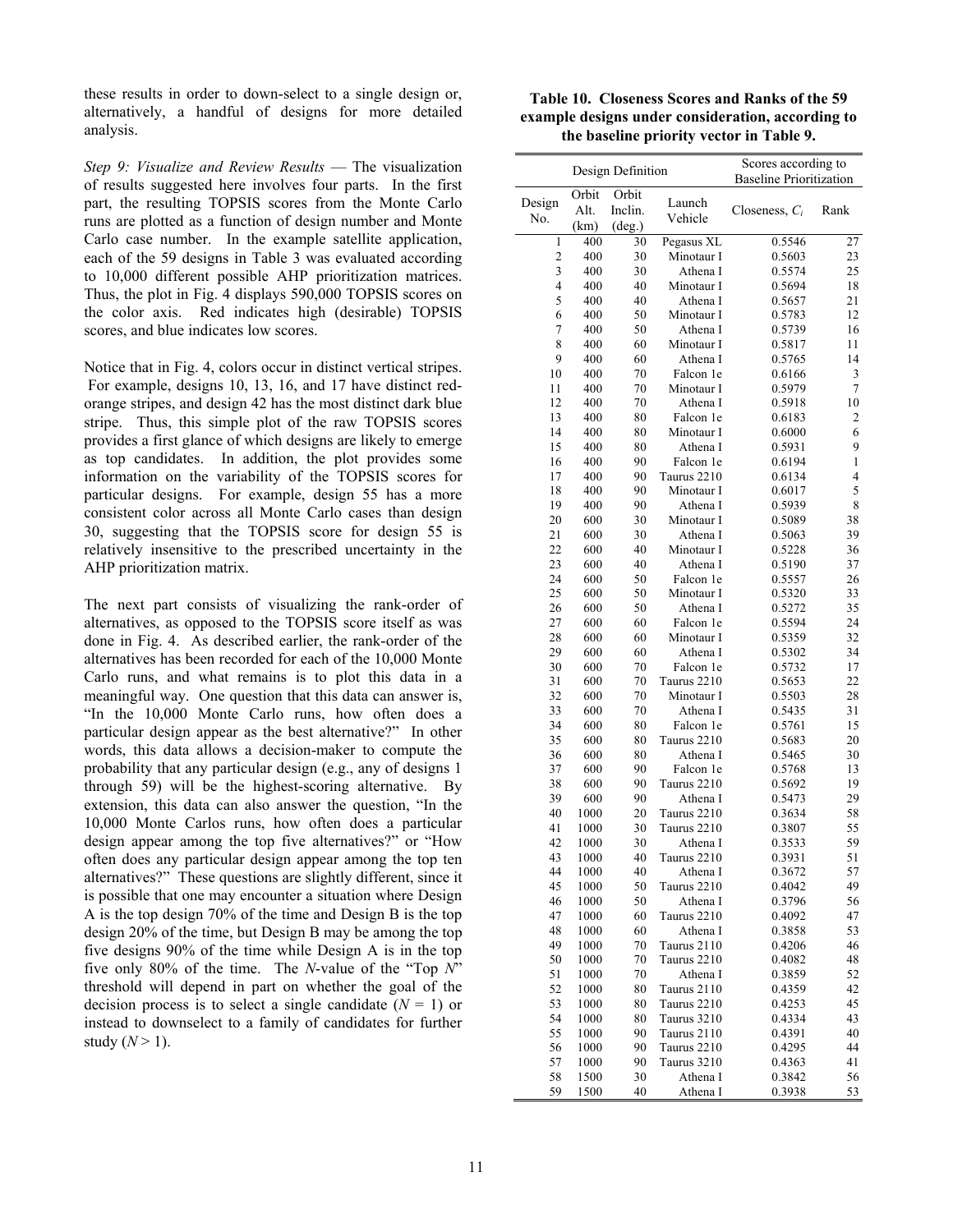

**Figure 4 – TOPSIS Score as a function of Design Number (1-59) and Monte Carlo Case Number (1-10,000) for the Satellite Example Application.** 

Figure 5 shows such rank-order results for the satellite example application. The top graph of Fig. 5 indicates the probability that the indicated designs (16, 10, 13, and 17) rank as the top alternative in the TOPSIS evaluation. This graph shows that design 16 (i.e., launching the satellite of interest on a Falcon 1e rocket to a 400 km altitude, 90° inclination orbit) ranks as the top design in 88.7% of the 10,000 Monte Carlo runs. Next in line is design 10 (top design 5.8% of the time), design 13 (top design 5.4% of the time<sup>11</sup>), and design 17 (top design  $0.05\%$  of the time). No other designs have positive probabilities; that is, in none of the 10,000 Monte Carlo runs do other candidate designs rank as the top design. A reasonable conclusion to draw from this data is that design 16 is a clear winner; however, it is worth noting that the first three of the four designs in this graph are very similar, differing only in their orbital inclinations. As a result, this may suggest that further trade studies are warranted for inclination (e.g., to resolve the "best" inclination to the level of 1-5° rather than increments of 10°). In this case, a useful result of this probabilistic analysis is the identification of a *family* of potential solutions for further study.

In support of identification of such a family of potential solutions, a user may generate graphs such as at the bottom of Fig. 5. The bottom left graph in Fig. 5 shows the probabilities that particular designs rank among the top five alternatives among the 10,000 Monte Carlo runs. Notice that designs 10, 13, 16, and 17 always fall within the top five, and design 18 falls within the top five 96.4% of the time. Eight additional designs with small probabilities are plotted in the top-five graph of Fig. 5; no other designs had positive probabilities of falling within the top five.

The bottom right graph of Fig. 5 shows the probabilities that particular designs rank among the top ten alternatives among the 10,000 Monte Carlo runs. Notice that ten designs (17, 16, 13, 10, 11, 14, 18, 19, 15, and 12) nearly always fall within the top ten, while another eleven designs (8, 37, 34, 6, 30, 4, 7, 9, 27, 5, and 24) rank in the top ten only occasionally. Furthermore, notice that among the ten most frequent top ten designs, only four launch vehicles are used (Falcon 1e, Taurus 2210, Minotaur I, and Athena I), only one altitude appears (400 km), and just three inclinations occur (70°, 80°, and 90°). Thus, if the goal of this decision process is to narrow the scope of future trade studies, the graphs at the bottom of Fig. 5 provide a rigorous basis for such a downselection.

The data in Fig. 5 can also be visualized as the line graph of Fig. 6. The *y*-axis of Fig. 6 indicates the probability that a particular design, indicated by a particular line on the graph, will rank within the top *N* designs in an AHP and TOPSIS evaluation. The *x*-axis of Fig. 6 indicates the value of *N*. Thus, for example, Fig. 6 shows that design 16 (the limegreen line) has an 89% probability of being the top design  $(N = 1)$  and a nearly 100% probability of falling within the top three, four, five, etc. designs (*N* > 2). Design 13 (the light olive line) has only a 5% probability of being the top design but has a 100% probability of falling within the top

 $11$  Interestingly, design 10 is the top design more frequently than design 13 even though design 13 has the higher baseline TOPSIS score (see Table 10).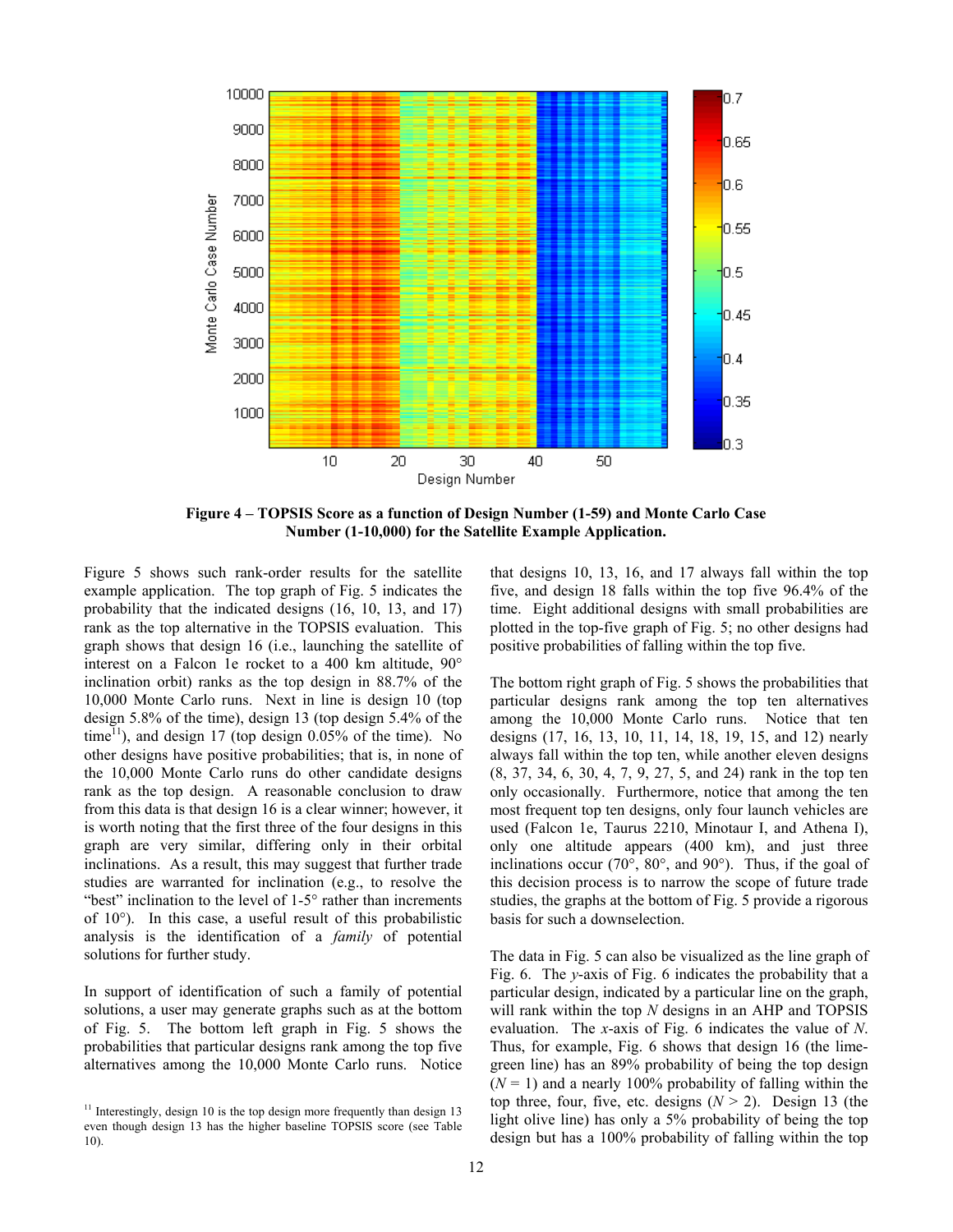three, four, five, etc. designs. Thus, each graph in Fig. 5 corresponds to a particular vertical slice of Fig. 6 (in particular, the  $N = 1$ ,  $N = 5$ , and  $N = 10$  vertical slices).

One characteristic Fig. 6 highlights well is the presence of "probability reversal" scenarios. The hypothetical example presented earlier is a scenario in which Design A is the top design 70% of the time and Design B is the top design 20%

of the time, but Design B is among the top five designs 90% of the time while Design A is in the top five only 80% of the time. In such a scenario, the apparent desirability of a design depends on the selected value of *N*. In Fig. 6, this occurs between designs 13 and 16 as well as between designs 15 and 19: In the latter example, design 19 falls within the top eight designs 71% of the time and design 15 does so 16% of the time. However, design 15 falls within



**Figure 5 – Probabilities that designs in the satellite trade space fall within the top one (top graph), top five (bottom left graph), or top ten (bottom right graph).** *Only designs with positive probabilities are shown.*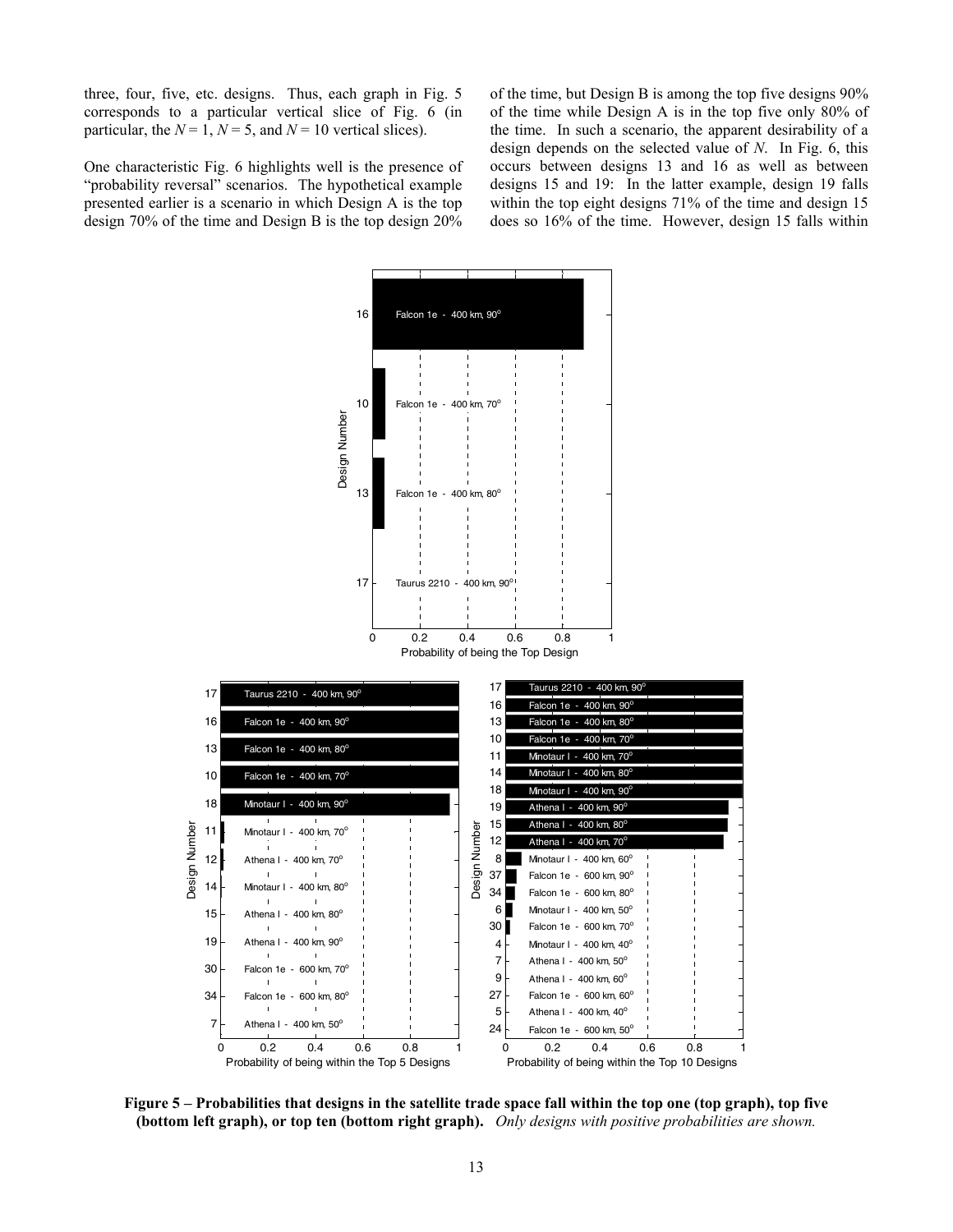

**Figure 6 – Probabilities that designs in the satellite trade space fall within the top** *N* **designs as a function of** *N***.**  *Designs with negligible probabilities for*  $N \leq 10$  are omitted.

the top nine 90% of the time while design 19 does so only 79% of the time. This "probability reversal" occurs whenever two lines in Fig. 6 cross. Thus, if a decisionmaker is uncertain of which *N* to examine (e.g., if there is some leeway in how many designs to select for further study), sensitivity data such as in Fig. 6 can be informative.

The final suggested part of this visualization and review is identification of Pareto-optimal designs in terms of the probabilistic metrics presented thus far. In a multi-attribute decision-making context, the set of Pareto-optimal designs is the set of designs that are non-dominated, or for which no designs exist that are more desirable in every attribute. If a design is Pareto-optimal, it cannot be improved in one attribute without sacrificing performance in others.<sup>12</sup> Given the "probability reversal" phenomenon described earlier and the fact that the decision-maker is likely also interested in baseline TOPSIS scores of the alternatives (see Table 10), identification of Pareto-optimal designs provides a means to rigorously synthesize all this information.

Table 11 indicates the baseline TOPSIS scores as well as the probabilities of falling in the top *N* designs ( $N = \{1, 2, 3, \ldots\}$ 5, 10}) for each of the 59 candidate designs in the satellite example. Identification of Pareto-optimal designs in terms of these metrics shows that just two designs are Paretooptimal. These designs (13 and 16) are highlighted in Table 11. Note that design 16 has the highest baseline TOPSIS score (0.6194) and also is the most likely to rank as the top design (88.7% of the time). This correlation makes some sense since the triangular distributions used to represent the AHP prioritization matrix uncertainties were symmetric about the baseline ratings. However, it is notable that 11.3% of the time, this design was *not* the baseline top design. This percentage would be likely to increase if values in the uncertainty matrix were to increase (a problem-dependent circumstance). Interestingly, design 13 falls on the Pareto frontier because it has the highest probability of falling within the top two designs (even higher than design 16, a "probability reversal").

The result of this Pareto optimality analysis is that the 59 original candidate designs have been reduced to just two. This step is particularly appropriate if downselection to a single design is desired; otherwise, it may suffice to observe the probabilities associated with a desired N-value in Fig. 5 or Fig. 6. It is worth noting that this Pareto optimality analysis could also have been performed with respect to the original set of design attributes in Table 3; however, this analysis would have reduced the set of possible designs to 39 (eliminating 20 designs, or just 33% of the candidates). It is unlikely that this measure alone would have provided enough information to make possible a clear decision.

*Step 10: Select Alternative(s)* — The final and perhaps least structured step in this methodology is the final selection of design alternatives (i.e., making a downselection decision). As mentioned earlier, this final selection is based partially on the original goals of the decision-maker, i.e., whether the original intent is to select a single design for further development or instead to select a family of designs for further detailed study. The nature of this final selection may also be influenced by the trends in the data seen through step 9, as will be discussed.

 $12$  The reader is invited to review sources such as  $[4, 38]$  for more discussion on Pareto optimality.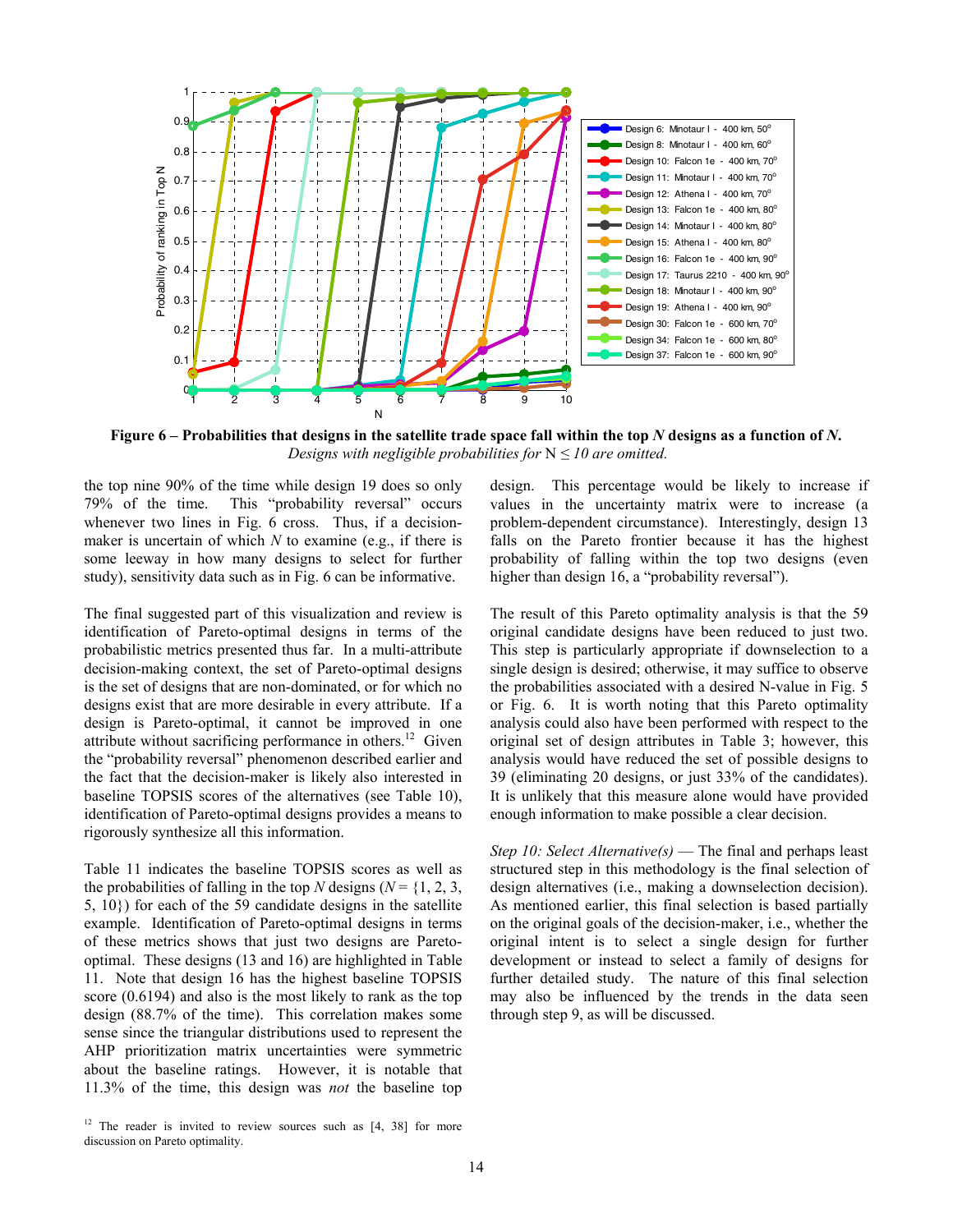| Design Definition |              |                            |                            | Probabilistic AHP/TOPSIS Attributes |                                      |                                               |                                      |                                      |                                      |
|-------------------|--------------|----------------------------|----------------------------|-------------------------------------|--------------------------------------|-----------------------------------------------|--------------------------------------|--------------------------------------|--------------------------------------|
| Design            | Orbit        | Orbit                      | Launch                     | Baseline                            |                                      | Probability of ranking in the Top $N$ designs |                                      |                                      |                                      |
| No.               | Alt.<br>(km) | Inclin.<br>$(\text{deg.})$ | Vehicle                    | Closeness.<br>$C_i$                 | $N=1$                                | $N=2$                                         | $N=3$                                | $N = 5$                              | $N=10$                               |
| 1                 | 400          | 30                         | Pegasus XL                 | 0.5546                              | $\mathbf{0}$                         | $\boldsymbol{0}$                              | $\mathbf{0}$                         | $\boldsymbol{0}$                     | $\mathbf{0}$                         |
| $\overline{c}$    | 400          | 30                         | Minotaur I                 | 0.5603                              | $\boldsymbol{0}$                     | $\boldsymbol{0}$                              | $\boldsymbol{0}$                     | $\boldsymbol{0}$                     | $\boldsymbol{0}$                     |
| 3<br>4            | 400<br>400   | 30<br>40                   | Athena I<br>Minotaur I     | 0.5574<br>0.5694                    | $\boldsymbol{0}$<br>$\boldsymbol{0}$ | $\boldsymbol{0}$<br>$\boldsymbol{0}$          | $\boldsymbol{0}$<br>$\mathbf{0}$     | $\boldsymbol{0}$<br>$\boldsymbol{0}$ | $\mathbf{0}$<br>0.0018               |
| 5                 | 400          | 40                         | Athena I                   | 0.5657                              | $\boldsymbol{0}$                     | $\boldsymbol{0}$                              | $\boldsymbol{0}$                     | $\boldsymbol{0}$                     | 0.0002                               |
| 6                 | 400          | 50                         | Minotaur I                 | 0.5783                              | $\boldsymbol{0}$                     | $\boldsymbol{0}$                              | $\boldsymbol{0}$                     | $\boldsymbol{0}$                     | 0.0320                               |
| 7                 | 400          | 50                         | Athena I                   | 0.5739                              | $\boldsymbol{0}$                     | $\boldsymbol{0}$                              | $\boldsymbol{0}$                     | 0.0001                               | 0.0010                               |
| 8                 | 400          | 60                         | Minotaur I                 | 0.5817                              | $\boldsymbol{0}$                     | $\mathbf{0}$                                  | $\mathbf{0}$                         | $\boldsymbol{0}$                     | 0.0669                               |
| 9                 | 400          | 60                         | Athena I                   | 0.5765                              | $\mathbf{0}$                         | 0                                             | $\mathbf{0}$                         | $\mathbf{0}$                         | 0.0004                               |
| 10                | 400          | 70                         | Falcon 1e                  | 0.6166                              | 0.0582                               | 0.0940                                        | 0.9343                               | 1.0000                               | 1.0000                               |
| 11<br>12          | 400<br>400   | 70<br>70                   | Minotaur I<br>Athena I     | 0.5979<br>0.5918                    | $\boldsymbol{0}$<br>$\boldsymbol{0}$ | $\boldsymbol{0}$<br>$\boldsymbol{0}$          | $\boldsymbol{0}$<br>$\boldsymbol{0}$ | 0.0150<br>0.0133                     | 0.9998<br>0.9154                     |
| 13                | 400          | 80                         | <b>Falcon</b> 1e           | 0.6183                              | 0.0542                               | 0.9645                                        | 1.0000                               | 1.0000                               | 1.0000                               |
| 14                | 400          | 80                         | Minotaur I                 | 0.6000                              | $\boldsymbol{0}$                     | $\boldsymbol{0}$                              | $\boldsymbol{0}$                     | 0.0045                               | 0.9996                               |
| 15                | 400          | 80                         | Athena I                   | 0.5931                              | $\boldsymbol{0}$                     | $\boldsymbol{0}$                              | $\mathbf{0}$                         | 0.0022                               | 0.9355                               |
| 16                | 400          | 90                         | <b>Falcon</b> 1e           | 0.6194                              | 0.8871                               | 0.9382                                        | 0.9992                               | 1.0000                               | 1.0000                               |
| 17                | 400          | 90                         | Taurus 2210                | 0.6134                              | 0.0005                               | 0.0033                                        | 0.0665                               | 1.0000                               | 1.0000                               |
| 18                | 400          | 90                         | Minotaur I                 | 0.6017                              | $\boldsymbol{0}$                     | $\boldsymbol{0}$                              | $\boldsymbol{0}$                     | 0.9636                               | 0.9995                               |
| 19                | 400          | 90                         | Athena I                   | 0.5939                              | $\boldsymbol{0}$                     | $\boldsymbol{0}$                              | $\boldsymbol{0}$                     | 0.0009                               | 0.9393                               |
| 20                | 600          | 30                         | Minotaur I                 | 0.5089                              | $\boldsymbol{0}$                     | $\boldsymbol{0}$                              | $\boldsymbol{0}$                     | $\boldsymbol{0}$                     | $\boldsymbol{0}$                     |
| 21<br>22          | 600<br>600   | 30<br>40                   | Athena I<br>Minotaur I     | 0.5063<br>0.5228                    | $\boldsymbol{0}$<br>$\boldsymbol{0}$ | $\boldsymbol{0}$<br>$\boldsymbol{0}$          | $\boldsymbol{0}$<br>$\boldsymbol{0}$ | $\boldsymbol{0}$<br>$\boldsymbol{0}$ | $\boldsymbol{0}$<br>$\boldsymbol{0}$ |
| 23                | 600          | 40                         | Athena I                   | 0.5190                              | $\boldsymbol{0}$                     | $\boldsymbol{0}$                              | $\boldsymbol{0}$                     | $\boldsymbol{0}$                     | $\boldsymbol{0}$                     |
| 24                | 600          | 50                         | Falcon 1e                  | 0.5557                              | $\boldsymbol{0}$                     | $\boldsymbol{0}$                              | $\boldsymbol{0}$                     | $\boldsymbol{0}$                     | 0.0001                               |
| 25                | 600          | 50                         | Minotaur I                 | 0.5320                              | $\boldsymbol{0}$                     | $\boldsymbol{0}$                              | $\boldsymbol{0}$                     | $\boldsymbol{0}$                     | $\mathbf{0}$                         |
| 26                | 600          | 50                         | Athena I                   | 0.5272                              | $\boldsymbol{0}$                     | $\boldsymbol{0}$                              | $\boldsymbol{0}$                     | $\boldsymbol{0}$                     | $\boldsymbol{0}$                     |
| 27                | 600          | 60                         | Falcon 1e                  | 0.5594                              | $\boldsymbol{0}$                     | $\boldsymbol{0}$                              | $\boldsymbol{0}$                     | $\boldsymbol{0}$                     | 0.0003                               |
| 28                | 600          | 60                         | Minotaur I                 | 0.5359                              | $\boldsymbol{0}$                     | $\boldsymbol{0}$                              | $\boldsymbol{0}$                     | $\boldsymbol{0}$                     | $\boldsymbol{0}$                     |
| 29<br>30          | 600<br>600   | 60<br>70                   | Athena I<br>Falcon 1e      | 0.5302<br>0.5732                    | $\boldsymbol{0}$<br>$\boldsymbol{0}$ | $\boldsymbol{0}$<br>$\boldsymbol{0}$          | $\boldsymbol{0}$<br>$\boldsymbol{0}$ | $\boldsymbol{0}$<br>0.0003           | $\boldsymbol{0}$<br>0.0219           |
| 31                | 600          | 70                         | Taurus 2210                | 0.5653                              | $\boldsymbol{0}$                     | $\boldsymbol{0}$                              | $\boldsymbol{0}$                     | $\boldsymbol{0}$                     | $\theta$                             |
| 32                | 600          | 70                         | Minotaur I                 | 0.5503                              | $\boldsymbol{0}$                     | $\boldsymbol{0}$                              | $\boldsymbol{0}$                     | $\boldsymbol{0}$                     | $\boldsymbol{0}$                     |
| 33                | 600          | 70                         | Athena I                   | 0.5435                              | $\boldsymbol{0}$                     | $\boldsymbol{0}$                              | $\boldsymbol{0}$                     | $\boldsymbol{0}$                     | $\boldsymbol{0}$                     |
| 34                | 600          | 80                         | Falcon 1e                  | 0.5761                              | $\boldsymbol{0}$                     | $\boldsymbol{0}$                              | $\boldsymbol{0}$                     | 0.0001                               | 0.0393                               |
| 35                | 600          | 80                         | Taurus 2210                | 0.5683                              | $\boldsymbol{0}$                     | $\boldsymbol{0}$                              | $\boldsymbol{0}$                     | $\boldsymbol{0}$                     | $\boldsymbol{0}$                     |
| 36                | 600          | 80                         | Athena I                   | 0.5465                              | $\boldsymbol{0}$                     | $\boldsymbol{0}$                              | $\boldsymbol{0}$                     | $\boldsymbol{0}$                     | $\boldsymbol{0}$                     |
| 37<br>38          | 600<br>600   | 90<br>90                   | Falcon 1e<br>Taurus 2210   | 0.5768<br>0.5692                    | $\boldsymbol{0}$<br>$\boldsymbol{0}$ | $\boldsymbol{0}$<br>$\boldsymbol{0}$          | $\boldsymbol{0}$<br>$\boldsymbol{0}$ | $\boldsymbol{0}$<br>$\boldsymbol{0}$ | 0.0470<br>$\boldsymbol{0}$           |
| 39                | 600          | 90                         | Athena I                   | 0.5473                              | $\boldsymbol{0}$                     | $\boldsymbol{0}$                              | $\boldsymbol{0}$                     | $\boldsymbol{0}$                     | $\boldsymbol{0}$                     |
| 40                | 1000         | 20                         | Taurus 2210                | 0.3634                              | $\boldsymbol{0}$                     | $\boldsymbol{0}$                              | $\boldsymbol{0}$                     | $\boldsymbol{0}$                     | $\boldsymbol{0}$                     |
| 41                | 1000         | 30                         | Taurus 2210                | 0.3807                              | $\boldsymbol{0}$                     | $\boldsymbol{0}$                              | $\boldsymbol{0}$                     | $\boldsymbol{0}$                     | $\boldsymbol{0}$                     |
| 42                | 1000         | 30                         | Athena I                   | 0.3533                              | $\boldsymbol{0}$                     | $\boldsymbol{0}$                              | $\boldsymbol{0}$                     | $\boldsymbol{0}$                     | $\boldsymbol{0}$                     |
| 43                | 1000         | 40                         | Taurus 2210                | 0.3931                              | $\bf{0}$                             | $\boldsymbol{0}$                              | $\boldsymbol{0}$                     | $\bf{0}$                             | $\bf{0}$                             |
| 44                | 1000         | 40                         | Athena I                   | 0.3672                              | $\boldsymbol{0}$                     | $\boldsymbol{0}$                              | $\boldsymbol{0}$                     | $\boldsymbol{0}$                     | $\boldsymbol{0}$                     |
| 45<br>46          | 1000<br>1000 | 50<br>50                   | Taurus 2210<br>Athena I    | 0.4042<br>0.3796                    | $\boldsymbol{0}$<br>$\boldsymbol{0}$ | $\boldsymbol{0}$<br>$\boldsymbol{0}$          | 0<br>$\boldsymbol{0}$                | $\boldsymbol{0}$<br>$\boldsymbol{0}$ | $\boldsymbol{0}$<br>$\boldsymbol{0}$ |
| 47                | 1000         | 60                         | Taurus 2210                | 0.4092                              | $\boldsymbol{0}$                     | $\boldsymbol{0}$                              | $\boldsymbol{0}$                     | $\boldsymbol{0}$                     | $\boldsymbol{0}$                     |
| 48                | 1000         | 60                         | Athena I                   | 0.3858                              | $\boldsymbol{0}$                     | $\boldsymbol{0}$                              | 0                                    | $\boldsymbol{0}$                     | $\boldsymbol{0}$                     |
| 49                | 1000         | 70                         | Taurus 2110                | 0.4206                              | $\boldsymbol{0}$                     | $\boldsymbol{0}$                              | $\boldsymbol{0}$                     | $\boldsymbol{0}$                     | $\boldsymbol{0}$                     |
| 50                | 1000         | 70                         | Taurus 2210                | 0.4082                              | $\boldsymbol{0}$                     | $\boldsymbol{0}$                              | $\boldsymbol{0}$                     | $\boldsymbol{0}$                     | $\boldsymbol{0}$                     |
| 51                | 1000         | 70                         | Athena I                   | 0.3859                              | $\boldsymbol{0}$                     | $\boldsymbol{0}$                              | $\boldsymbol{0}$                     | $\boldsymbol{0}$                     | $\boldsymbol{0}$                     |
| 52                | 1000         | 80                         | Taurus 2110                | 0.4359                              | $\boldsymbol{0}$                     | $\boldsymbol{0}$                              | $\boldsymbol{0}$                     | $\boldsymbol{0}$                     | $\boldsymbol{0}$                     |
| 53<br>54          | 1000<br>1000 | 80<br>80                   | Taurus 2210<br>Taurus 3210 | 0.4253<br>0.4334                    | 0<br>$\boldsymbol{0}$                | $\boldsymbol{0}$<br>$\boldsymbol{0}$          | 0<br>$\boldsymbol{0}$                | $\boldsymbol{0}$<br>$\boldsymbol{0}$ | $\boldsymbol{0}$<br>$\boldsymbol{0}$ |
| 55                | 1000         | 90                         | Taurus 2110                | 0.4391                              | $\boldsymbol{0}$                     | $\boldsymbol{0}$                              | $\boldsymbol{0}$                     | $\boldsymbol{0}$                     | $\boldsymbol{0}$                     |
| 56                | 1000         | 90                         | Taurus 2210                | 0.4295                              | $\boldsymbol{0}$                     | $\boldsymbol{0}$                              | $\boldsymbol{0}$                     | $\boldsymbol{0}$                     | $\boldsymbol{0}$                     |
| 57                | 1000         | 90                         | Taurus 3210                | 0.4363                              | $\boldsymbol{0}$                     | $\boldsymbol{0}$                              | $\boldsymbol{0}$                     | $\boldsymbol{0}$                     | $\boldsymbol{0}$                     |
| 58                | 1500         | 30                         | Athena I                   | 0.3842                              | $\boldsymbol{0}$                     | $\boldsymbol{0}$                              | $\boldsymbol{0}$                     | $\boldsymbol{0}$                     | $\boldsymbol{0}$                     |
| 59                | 1500         | 40                         | Athena I                   | 0.3938                              | $\boldsymbol{0}$                     | $\boldsymbol{0}$                              | $\boldsymbol{0}$                     | $\boldsymbol{0}$                     | $\boldsymbol{0}$                     |

**Table 11. Probabilistic AHP/TOPSIS Attributes considered for identification of Pareto-optimal designs for the example satellite application.** *Pareto-optimal designs are bold and highlighted.*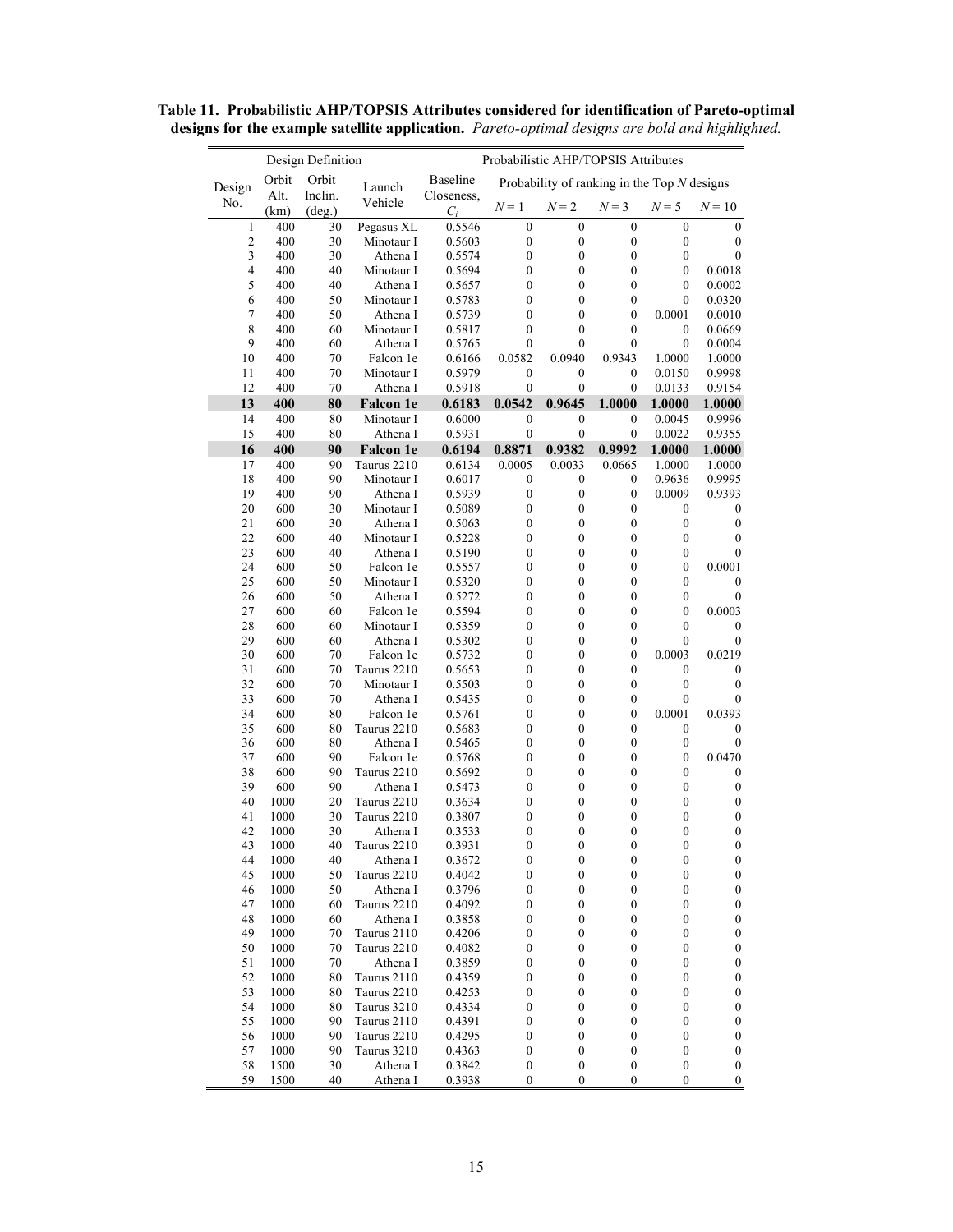In terms of the example satellite application, the data through step 9 indicates a strong preference for design 16, which involves launch on a Falcon 1e rocket to a 400 km altitude, 90° inclination orbit. Design 16 has favorable performance in terms of several important attributes, such as a 1-meter ground sample distance, 3.7-hour mean worstcase daily data latency, and \$10.2 million launch cost (all three of which are the lowest and best possible values among all 59 designs considered). However, Fig. 5 also indicates that launch on a Taurus 2210, Minotaur I, or Athena I, or an orbit inclination lower than 90° (but higher than 70°) is not unreasonable. Although designs with 600 km orbits do not stand out, they do appear with positive probabilities in the top five and top ten designs (see Fig. 5) and may be worth some consideration. A key point in this example application is that two of the design variables (orbit altitude and inclination) are discretized versions of continuous variables. Thus, the fact that inclinations of the top designs tended to be in the 70-90° range and that altitudes tended to be 400-600 km suggests that a second iteration of this procedure within this narrower domain may be warranted with higher resolution on altitude and inclination (e.g., 20 km instead of 200 km on altitude and 1° instead of 10° on inclination). An additional iteration such as this would provide a higher confidence level in the optimality of the top designs identified in this first iteration.

If a single best solution is required of the decision-maker after the first iteration (e.g., due to time or budget constraints), this procedure does identify a clear best solution given the resolution of the study and given the decision-maker's preferences and preference uncertainty. In this scenario, the recommended design is design 16, launch on a Falcon 1e rocket to a 400 km altitude, 90° inclination orbit. This design ranked as the top design in 89% of Monte Carlo simulations, 15 times more frequently than the next most frequent top design. This design also happens to possess the highest baseline TOPSIS score.

## **3. CONCLUSION**

In summary, this paper has presented a probabilistic methodology to facilitate informed engineering decisions under uncertainty, building on the deterministic multiattribute decision-making techniques of AHP and TOPSIS. As shown previously in Fig. 3, the methodology is divided into three segments, each of which consists of multiple steps. The first segment, consisting of steps 1-4, involves setting up the problem by defining objectives, priorities, uncertainties, design attributes, and alternatives (candidate designs). This segment also involves the evaluation of each candidate design with respect to the defined attributes. The second segment, which consists of steps 5-8, involves several thousand applications of AHP and TOPSIS under different (random) AHP prioritization matrices based on probability density functions (PDFs) assigned in step 4. The third segment, consisting of steps 9-10, involves

visualization of the results to assist in making a final design selection. An example satellite orbit and launch vehicle selection problem has been used to illustrate the methodology throughout this paper.

The contributions of this paper fall into three categories. First, this paper has introduced and outlined the coupling of probabilistic AHP with TOPSIS. This distinguishes the present work from previous works which have combined deterministic versions of these tools [19-21] or which have covered probabilistic AHP only [5-14]. Second, this paper has introduced several ways of visualizing and analyzing this method's probabilistic results, useful for efficiently and clearly understanding the data. Third, this work has illustrated its probabilistic decision support process using a practical engineering application.

Several avenues exist for future expansion of the basic methodology presented here. Among them is inclusion of uncertainties on the attributes in the TOPSIS scoring. At present, it has been assumed that uncertainty in a design's attributes (e.g., cost, reliability, ground sample distance, data latency statistics) is small compared to the uncertainty in decision-maker preferences (i.e., the AHP priority vector). Uncertainty in attributes, e.g., due to uncertainty in the models used to estimate them, can be accommodated within this framework by assigning PDFs to the attributes and drawing from those PDFs in the Monte Carlo simulation (steps 5-8). Another area for expansion or customization is use of nonsymmetric or non-triangular distributions to describe uncertainty in AHP prioritization matrices. Such distributions would require more decisionmaker inputs to specify their additional parameters, but they may be more accurate, particularly in situations in which uncertainty is skewed to the left or right.

Overall, this paper is intended to provide a useful engineering framework and tool for facilitating design decisions under uncertainty. Like all engineering tools (including AHP and TOPSIS in their original deterministic forms), this method is meant to inform, but not make, the decision which is the ultimate responsibility of the decisionmaker himself. Thus, this tool is most useful in scenarios where large numbers of alternatives need to be reduced to a manageable few, or where it yields a statistically significant "best" design subject to little dispute. In instances where two or more designs rank similarly, further study is warranted. In closing, it is hoped that the methods and ideas presented here find broad use with systems engineers and decision-makers in the future.

## **ACKNOWLEDGEMENTS**

The author would like to thank Dr. Joseph Saleh for his guidance through the course of this work. Great thanks are also due to Joy Brathwaite and Greg Dubos, who were pivotal in developing an early version of this methodology.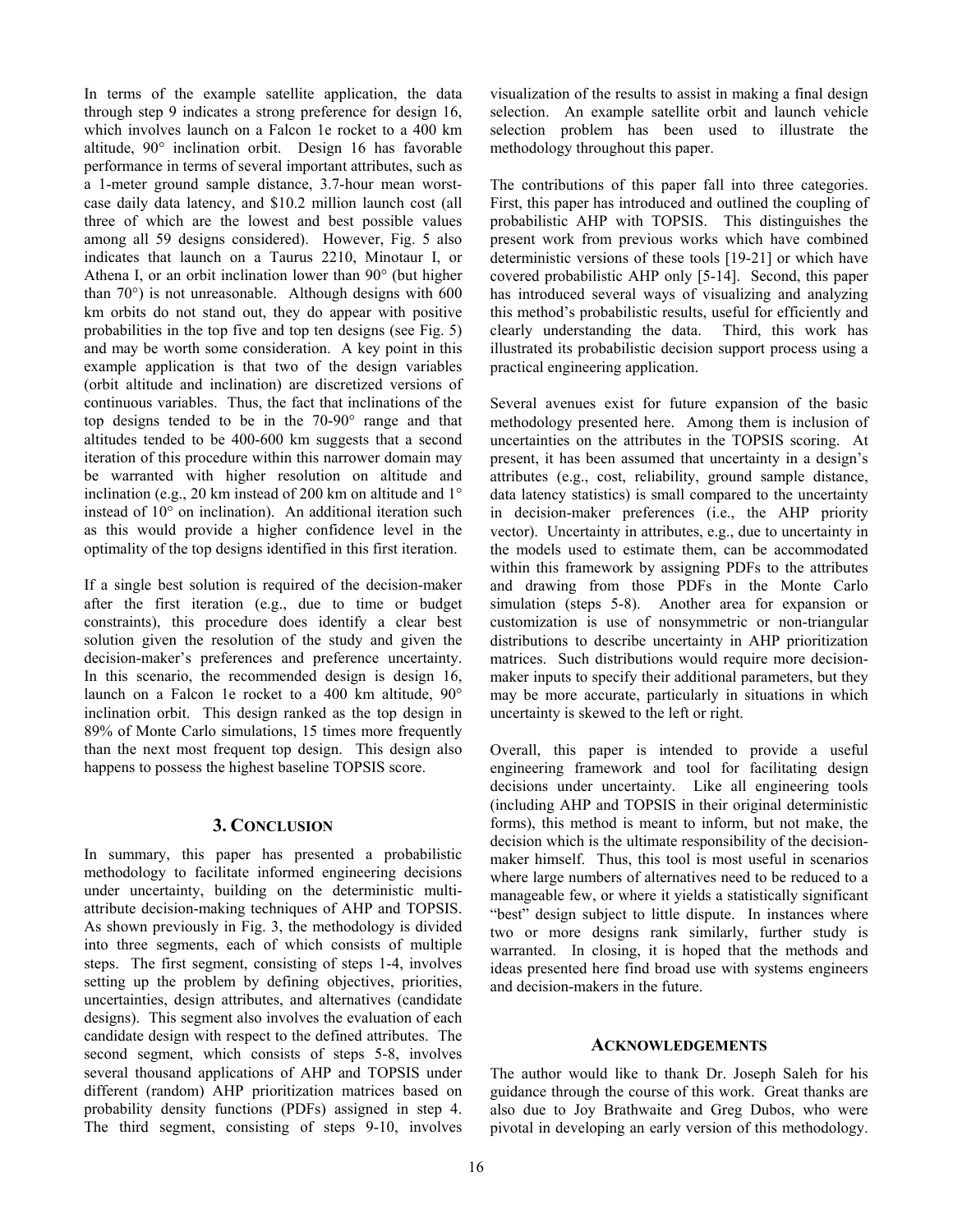The author would also like to acknowledge the support of the Department of Defense through the National Defense Science and Engineering Graduate (NDSEG) Fellowship. Finally, the author would like to thank the Gerald A. Soffen Fund for the Advancement of Space Science Education for its generosity in providing travel support to allow this paper to be presented at the IEEE Aerospace Conference.

# **APPENDIX: NOMENCLATURE**

- $a_{ii}$  = element of AHP prioritization matrix
- $\hat{C}_i$  = TOPSIS closeness score for design *i*
- *CI* = AHP consistency index
- *CR* = AHP consistency ratio
- *d-* = negative ideal design attribute vector
- $d_{+}$  = positive ideal design attribute vector
- $d_i$  = design attribute vector of design *i*
- $D_i$  = design alternative *i*
- $G_i$  = overall goal *i*
- $n =$  number of objectives
- $N =$  number of top designs considered
- $O_i$  = objective *i*
- $RI_{avg}$  = AHP random index
- *Si -* = euclidean distance between *di* and *d-*
- $S_i^+$  $=$  euclidean distance between  $d_i$  and  $d_+$
- $u_{ii}$  = element of virtual-scale uncertainty matrix
- $v_{ij}$  = element of virtual-scale prioritization matrix
- $X_{ij}$  = element of random virtual-scale prioritiz. matrix
- $\lambda_{max}$  = maximum eigenvalue of AHP prioritization matrix

# **REFERENCES**

- [1] T.L. Saaty, Hierarchies and Priorities Eigenvalue Analysis, Philadelphia: Univ. of Pennsylvania, 1977.
- [2] T.L. Saaty, "A Scaling Method for Priorities in Hierarchical Structures," Journal of Mathematical Psychology, Vol. 15, No. 3, 1977, pp. 234-281.
- [3] T.L. Saaty, The Analytic Hierarchy Process, New York: McGraw-Hill, 1980.
- [4] P. Sen and J. Yang, Multiple Criteria Decision Support in Engineering Design, London: Springer, 1998.
- [5] L.G. Vargas, "Reciprocal Matrices with Random Coefficients," Mathematical Modelling, Vol. 3, No. 1, 1982, pp. 69-81.
- [6] M.S. Zahir, "Incorporating the uncertainty of decision judgements in the analytic hierarchy process," European Journal of Op. Res., Vol. 53, No. 2, 1991, pp. 206-216.
- [7] S. Rahman and G. Shrestha, "A Method to Estimate the Reliability of Expert Judgement," Session 10C2, IEEE Southeastcon '89 Proceedings: Energy and Information Technologies in the Southeast, Columbia, 9-12 April 1989.
- [8] S. Rahman and G. Shrestha, "Analysis of Inconsistent Data in Power Planning," IEEE Transactions on Power Systems, Vol. 6, No. 1, 1991, pp. 225-230.
- [9] S. Rahman and G. Shrestha, "A Technique to Incorporate New Information in Evaluating Generation Alternatives," IEEE Transactions on Power Systems, Vol. 7, No. 2, 1992, pp. 900-906.
- [10] H. Eskandari and L. Rabelo, "Handling Uncertainty in the Analytic Hierarchy Process," International Journal of Information Technology & Decision Making, Vol. 6, No. 1, 2007, pp. 177-189.
- [11] M.J. Scott, "Quantifying uncertainty in multicriteria concept selection methods," Research in Engineering Design, Vol. 17, No. 4, 2007, pp. 175-187.
- [12] D. Hauser and P. Tadikamalla, "The Analytic Hierarchy Process in an uncertain environment: A simulation approach," European Journal of Op. Res., Vol. 91, No. 1, 1996, pp. 27-37.
- [13] E.S. Rosenbloom, "A probabilistic interpretation of the final rankings in AHP," European Journal of Op. Res., Vol. 96, No. 2, 1996, pp. 371-378.
- [14] J. Hihn and K.T. Lum, "Improving Software Size Estimates by using Probabilistic Pairwise Comparison Matrices," IEEE 10th International Symposium on Software Metrics, Chicago, 14-16 Sept. 2004.
- [15] C. Hwang and K. Yoon, Multiple Attribute Decision Making, Berlin: Springer-Verlag, 1981.
- [16] K. Yoon, "Systems Selection by Multiple Attribute Decision Making," Ph.D. Dissertation, Department of Industrial Engineering, Kansas State University, Manhattan, 1980.
- [17] M. Zeleny, Linear Multiobjective Programming, Berlin: Springer-Verlag, 1974.
- [18] K.R. MacCrimmon and M. Toda, "The Experimental Determination of Indifference Curves," The Review of Economic Studies, Vol. 36, No. 4, 1969, pp. 433-451.
- [19] N.D. Chakladar and S. Chakraborty, "A combined TOPSIS-AHP-method-based approach for nontraditional machining processes selection," Proceedings of the Institution of Mechanical Engineers, Part B: Journal of Engineering Manufacture, Vol. 222, No. 12, 2008, pp. 1613-1623.
- [20] M. Yurdakul and Y.T. İç, "Development of a performance measurement model for manufacturing companies using the AHP and TOPSIS approaches," International Journal of Production Research, Vol. 43, No. 21, 2005, pp. 4609-4641.